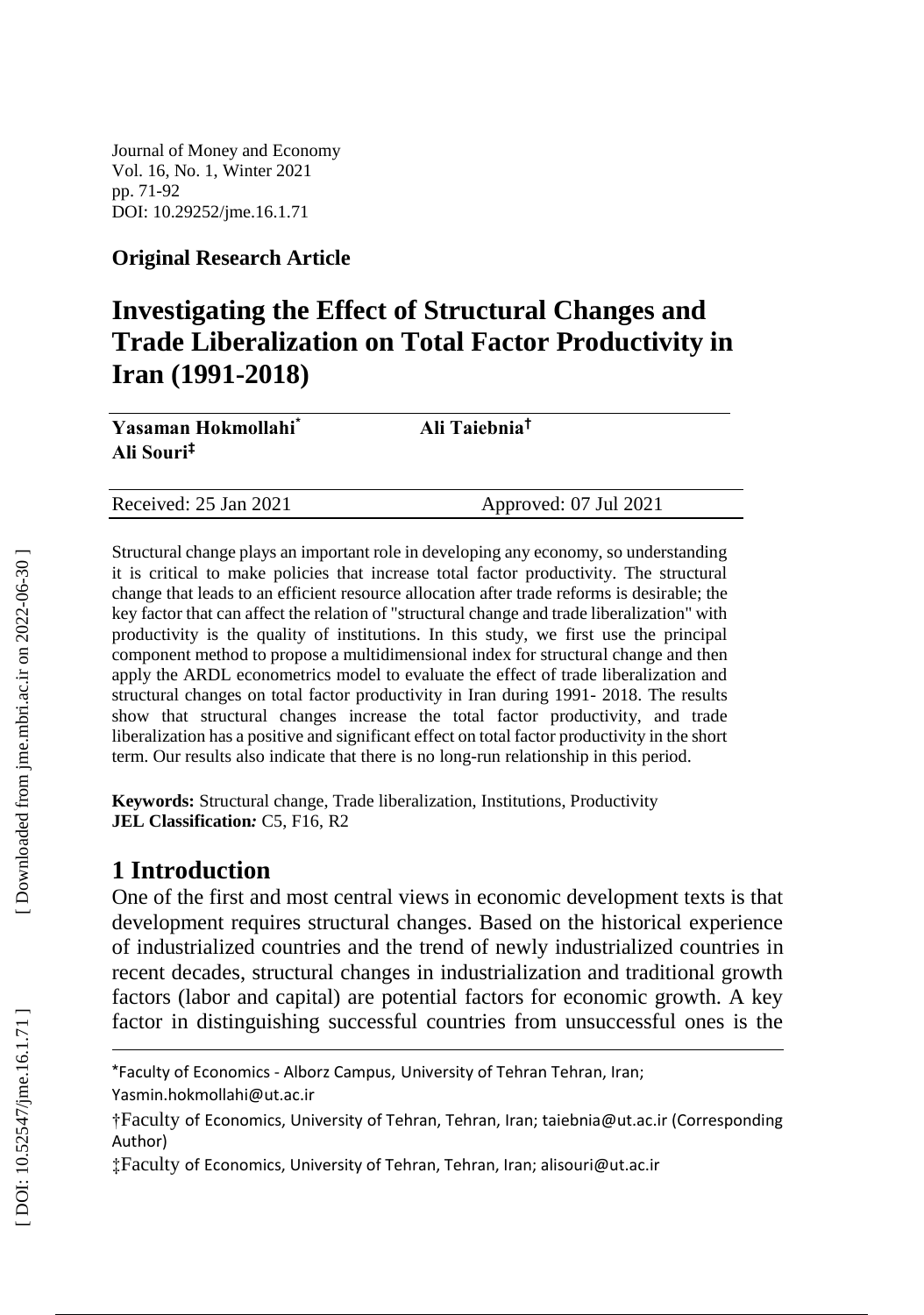speed at which these structural changes occur. Countries can get out of poverty and get richer by producing a variety, that is, not limited to agricultural products and other traditional products. Simultaneously, if labor and other resources are shifted from the agricultural sector to modern economic activities, overall productivity and incomes increase (McMillan and Rodrik, 2011).

Structural change is one of the focuses of development policy. Understanding the structure of the economy and designing appropriate policies that pave the way for the growth and promotion of structural change is what countries need today. Thus, the multidimensional measurement of structural change, called the structural change index, measures the rate of structural change in economies and shows different structural change aspects. The Structural Change Index (STI) contributes to policy -making, infrastructure investment decisions, and political commitment to accelerate the transition from poverty to inclusive growth, and benefits are shared equally among citizens in each country (Kelbore, 2014).

Successful structural change requires the optimal use of factors in which adjustment costs for macroeconomics are minimized. The nature, speed, and cost of adjustment vary for developed and developing economies, which is affected by the quality of institutions. Structural change to higher -productivity sectors suggests that resource reallocation does not always increase productivity and is influenced by factors such as institutional barriers to access to modern sectors (John, 2016).

On the other hand, foreign trade modifies inefficiency in the market by creating competition and reduces the production of lower quality goods and higher costs, so domestic producers make more efforts to improve the level of technology they use to maintain and increase their competitiveness in domestic and foreign markets (Herzer, 2005). Efficient resource allocation and increased productivity increase countries' competitiveness, and economists believe that increasing the level of competitiveness by increasing productivity is better and more effective than competitiveness from cheap primary resources. Firms and countries that have become competitive through the low cost of raw materials face lower production methods (higher efficiency) or more advanced technology (Choudhri and Hakura, 2000). The first fundamental step in discussing this is to understand the impact of trade on employment adjustment, so complementary policies that affect trade policy should be considered. Complementary policies, such as effective institutional and regulatory reforms, allow economies to be flexible and adapt appropriately to changing economic environments. Such policies can reduce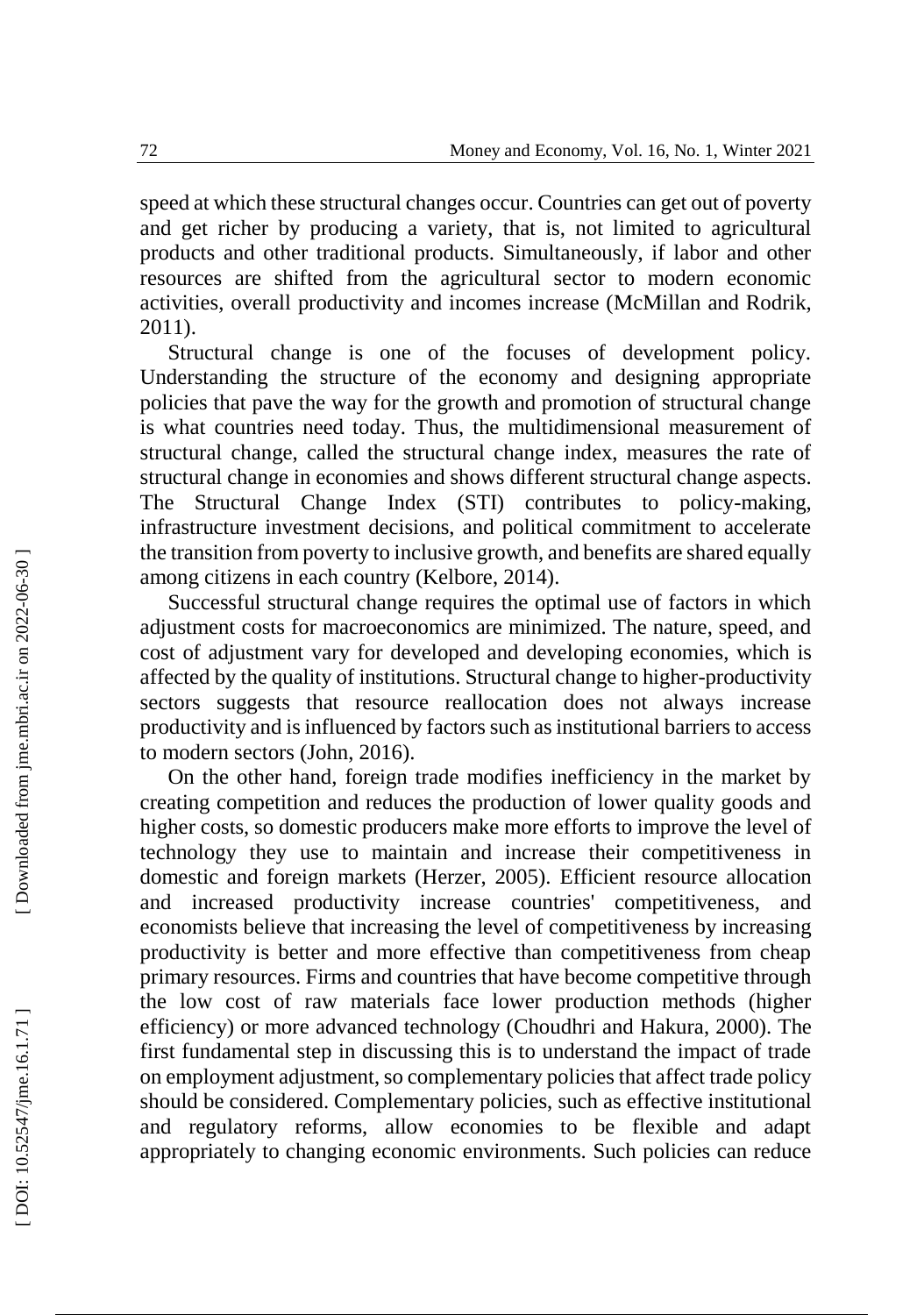the time it takes for the adjustment process to occur, as well as the adjustment costs associated with increasing trade liberalization. It, in turn, can ensure that the desired profit from the trade is maximized. The current paper, taking into account the importance of the effect of trade liberalization and structural changes on the productivity of all factors, is organized as follows: In the next section, we review the theoretical foundations and the literature and then extract the structural change index and estimate the model. Section three and four include literature review and model specification, respectively. Also, model estimation results as well as conclusions are presented in section five and six.

# **2 Theoretical Foundations**

A structure is a network of connections between a system's components and determines the structure, nature, and function of all. The economy is made up of interconnected sectors. How the sectors relate and the share of each sector determine the structure of the economy. Structural change refers to a change in the economy structure that typically leads to an increase in the relative share of production and services, but on a broader scale, structural change also includes social, political, and cultural changes. The rate of structural change varies from country to country and has far -reaching economic consequences. The high degree of openness of the economy and the expansion of trade lead to restructuring, constant technological changes, and a dramatic increase in industrialization, which increases the skills and wage gap between skilled and unskilled workers (Aizenman et al., 2012).

Modern analysis of structural change originates from Fischer (2003) and Clark (1940) and deals with changes in the share of the labor force employed in each sector (Syrquin, 1988). In later years, studies by Kuznets shed light on the complexities of structural change. The indisputable facts that pay attention to the economic aspect of structural change are classified into two criteria of structural change, namely production and consumption. Both criteria are equally important; the current paper addresses the production criteria.

The production criterion analyzes employment developments and the share of value -added in each sector's GDP as a structural change. That is, structural changes occur when an increase in per capita GDP is accompanied by a decrease in employment share and the share of nominal value added of the agricultural sector; also increase the share of employment and the share of nominal value -added of the services and industry sector. Kelbore (2014), using Kuznets (1971) and Tim mer and Akkus (2008), takes a broader framework in the analysis of structural change and provides a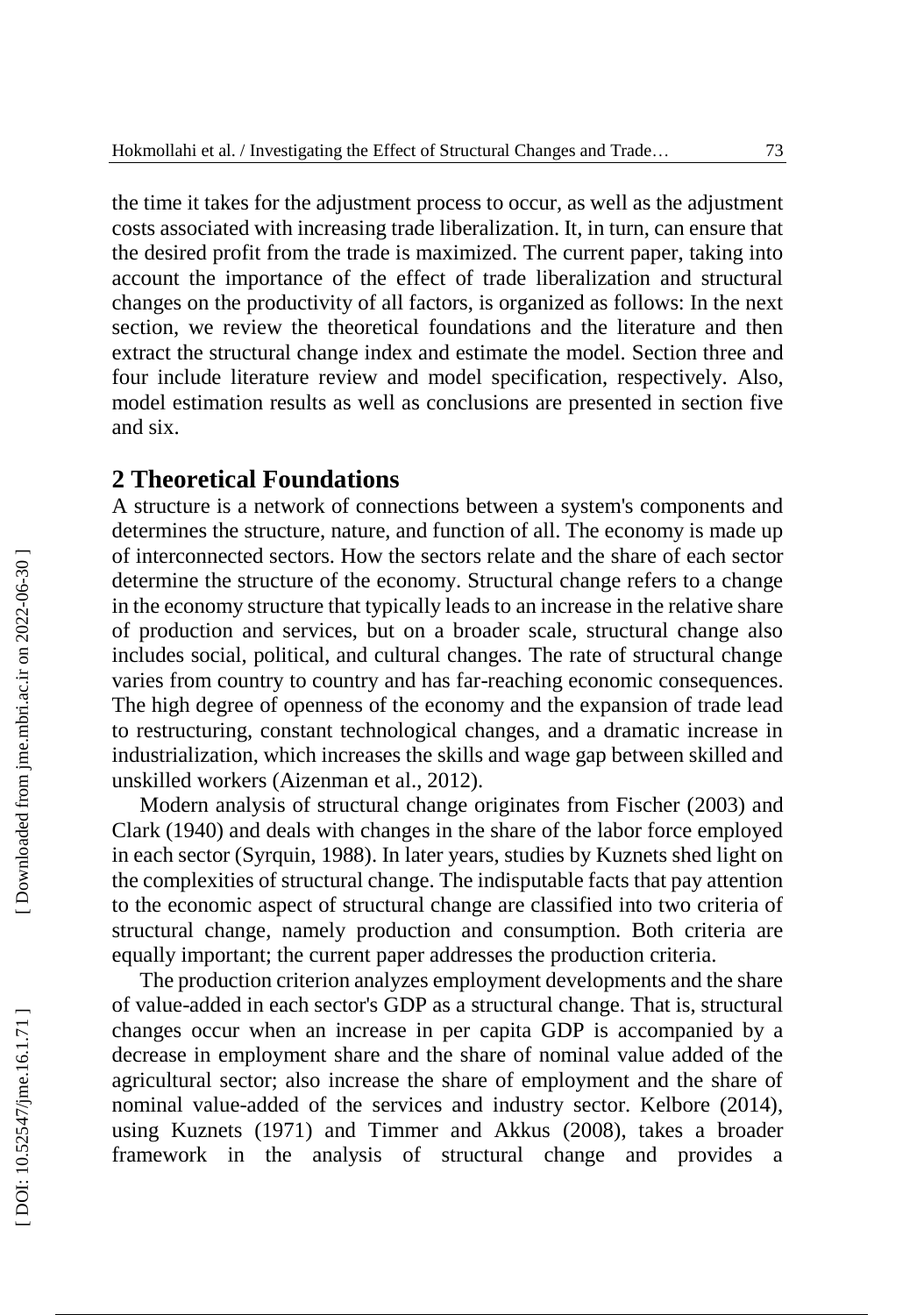multidimensional index of structural change that includes economic, social, and political dimensions. The defined framework takes into account a wide range of structural changes with the following as its basis:

- A. Derived from the criterion of production, interprets changes in the composition of parts as a sign of structural change. Accordingly, it considers the share of value -added of each sector in GDP and compares the observed changes in the composition of sectors. Another important aspect of structural change in the standard of production is the change in employment share among sectors.
- B. Considers social and demographic indices as a measure of structural change; Social and demographic dimensions are indicated by the rate of urbanization, population transfer, and human capital accumulation. The main reason for these measures is that historical evidence shows that high per capita income growth in the developed world has been accompanied by rapid changes in production and social structure (Chenery et al., 1988).

Industrialization or urbanization is accompanied by a change in demographic patterns, a high increase in human capital through formal education, and a change in a set of values that largely corresponds to the opportunities and requirements associated with modern urban life. Kelbore sees urbanization as the result of structural change and takes it as one of the dimensions to measure the extent of structural change in economies. Population transfer from high birth rate / high mortality to low birth rate / low mortality is also considered as one of the cases (Kelbore, 2014).

Theoretically, there are different arguments about the importance of the impact of structural change on the productivity of total factors, which can be summarized as follows:

1) The economy is divided into several sectors. Since the efficiency of factors varies in sectors, the redistribution of resources to higher productivity sectors increases total productivity. One of the main studies in this field is Lewis's (1954) dual economy models. Productivity growth that occurs due to the redistribution of labor in the sectors may result from various factors; for example, people who move to more productive sectors to earn higher wages. This shift may also be due to a change in the demand paradigm for products in different sectors. Labor demand elasticity describes how structural changes affect productivity - such as the productive sector, which absorbs surplus labor from the agricultural sector (Lewis, 1954; Harris and Todaro, 1970). An unemployed worker who replaces their old job with a higher -productivity job leaves a positive effect on increasing economic growth. However, if this worker moves to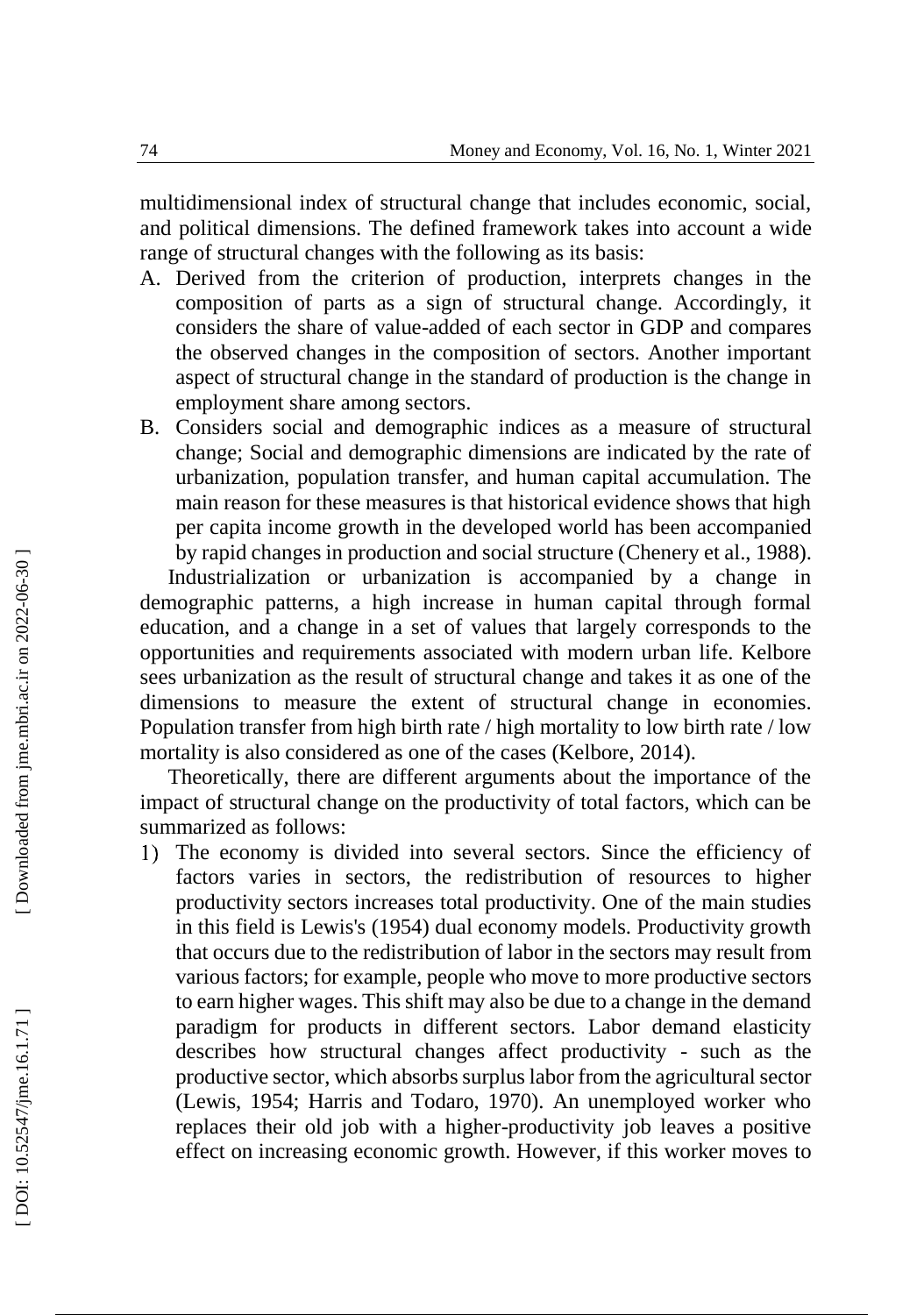a lower -productivity sector, this redistribution of labor leads to a reduction in total productivity and does not promote economic growth (McMillan and Rodrik, 2011).

- 2) Substitution of capital for labor in the production process, or in other words, capita l intensive, increases the share of capital goods and more efficient use of the data of the production process and natural resources. It changes the structure of production.
- Most economists believe that specialization is the basis of higher levels of income and productivity, provided that the specialization in these countries is in dynamic industries and markets. The rate of productivity is higher in countries with more specialized industries (Rahimi Boroujerdi, 2010).
- For many economists, industrialization plays a key role in the growth process. In this view, the modern industrial sector's development has a very high contribution to the dynamics of total production growth due to the high growth of productivity of that sector, economies of scale, innovation, and on -service learning. Most developed and newly industrialized countries have been able to achieve a desirable level of economic growth and development by adopting a strategy of industrialization and special policies such as import substitution or export development (Moshiri and Eltejae, 2015).
- According to the norm structure hypothesis, if each income level creates a specific industrial structure, an income -dependent norm structure can be hypothesized. It is expected that countries that exhibit this norm structure, or in other words, have a natural and income -level structure, will be able to grow faster, but countries that do not have a natural or income -level structure, i.e., deviated from the norm structures, will grow more slowly (Aiginger, 2001). The norm structure hypothesis is very important in crude oil -exporting countries where high oil revenues have increased their per capita income level. The forthcoming sector increases growth through its connections with other sectors of the economy; however, in crude oil exporting countries, the impact of oil revenues on the economy is much greater than this sector's links with other sectors of the economy. The existing literature on the theory of single -product growth has examples of rapid growth based on the exploitation of natural resources, which, despite rising incomes, has not led to continuous development and structural change at the appropriate pace (Syrquin, 1998).

In this study, 11 variables have been selected as structural variables to define the multidimensional index of structural changes, using the works of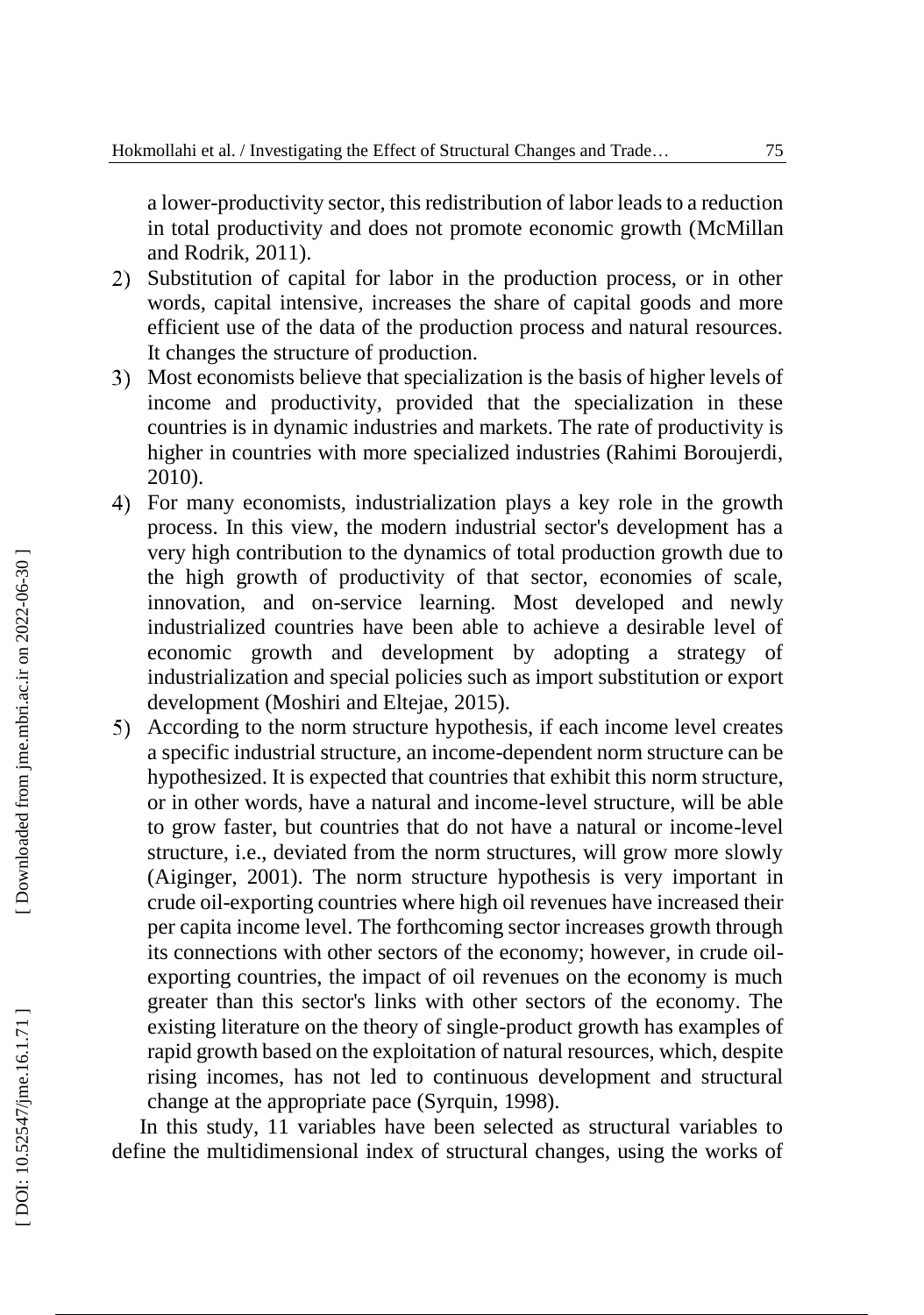**demographic** 

Kuznets (1971), Chenery (1988), and Kelbore (2014). In this selection, an attempt has been made to examine the most important aspects of structural change in terms of national production structure based on different sectors of the economy, labor allocation in different sectors, foreign trade structure, and demographic variables. These variables are introduced in the table below. We obtain a multidimensional index of structural changes using the principal component method.

Table 1

| , wi iwiu iwu ili iliw 1.1 iyo iyo iyo iliwaan a liwaati |                         |                   |  |
|----------------------------------------------------------|-------------------------|-------------------|--|
| Production                                               | <b>Labor</b> allocation | foreign trade     |  |
| structure                                                |                         | structure         |  |
| - the nominal value-                                     | - employment            | - total exports t |  |

*Variables in the Multidimensional Index*

| structure            |                      | structure          | variables           |
|----------------------|----------------------|--------------------|---------------------|
| - the nominal value- | - employment         | - total exports to | - Urbanization rate |
| in<br>added<br>share | Share in services    | <b>GDP</b>         | - Birth rate        |
| services             | - employment         | - total imports to | - Mortality rate    |
| - the nominal value- | Share in industry    | <b>GDP</b>         |                     |
| added share in the   | - employment         |                    |                     |
| industry             | Share in agriculture |                    |                     |
| - the nominal value- |                      |                    |                     |
| added<br>share<br>1n |                      |                    |                     |
| agriculture          |                      |                    |                     |
|                      |                      |                    |                     |

On the other hand, understanding the effect of trade liberalization on overall productivity is important. Trade liberalization is the move towards free trade through the reduction of tariffs and trade barriers. In the practical definition of trade liberalization, it is generally assumed that a trade regime is liberalized if the amount and type of support in that regime have decreased. It is also possible that the change in the form of support will be considered a step towards trade liberalization (Rahimi Boroujerdi, 2010).

In general, the advantages of foreign trade leading to improved productivity of the factors of production can be classified as follows:

- a. Creating competition,
- b. Increasing efficiency,
- c. efficient allocation of resources,
- d. Ability to use economies of scale,
- e. Expanding domestic markets,
- f. Expanding initiative and innovation,
- g. Spread of technology.

Also, the disadvantages of foreign trade are as follows:

a. Costs of structural changes,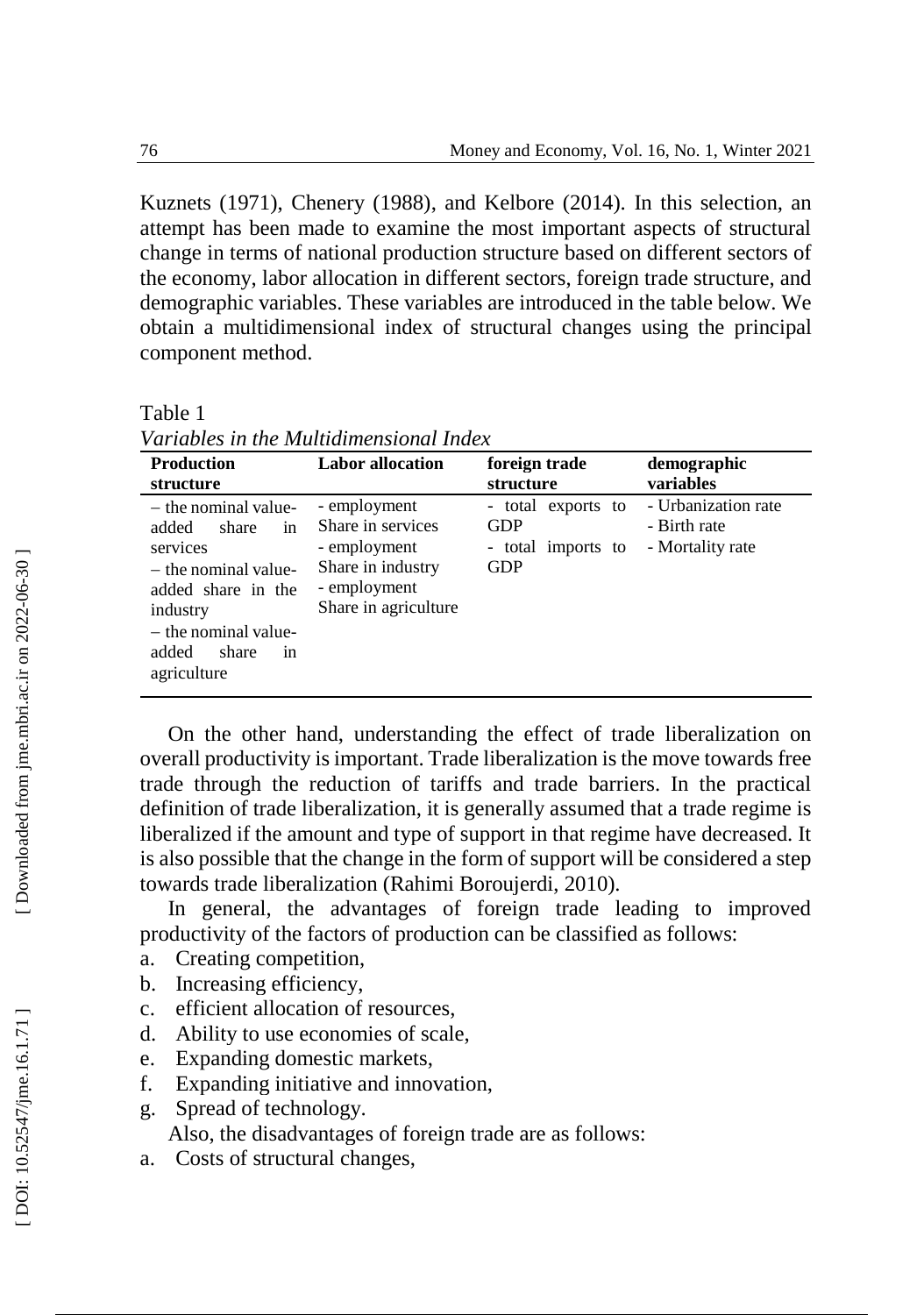- b. Increasing gap between countries and inequality,
- c. Increasing international risks,
- d. Possibility of observing Dutch disease (Rahimi Boroujerdi, 2010)

Foreign trade -based growth theories emphasize that foreign trade improves overall productivity. By improving resource allocation, access to better technology and intermediate goods, utilizing economies of scale, increasing domestic competition and creating a conducive environment for innovation. There are mechanisms through which the expansion of international trade can facilitate technology transfer: 1. Contact with foreign agents through exports can lead to faster transfer of foreign technical knowledge. 2. More access to foreign products through imports makes it possible to imitate in the country. Both of these mechanisms mean that technology transfer and thus the productivity of the factors of production in one sector depends to a large extent on the volume of foreign trade within that sector. It is also possible for trade in one sector to increase productivity in another through output and input relationships. Studies show that the impact of trade on improving productivity in different sectors depends on that sector's technical complexity.

In the traditional sectors of low -growth production, the effect of increased international trade on productivity is very small. But in high -growth sectors, increased foreign trade has a large effect on productivity. Therefore, it can be concluded that increasing international trade by increasing import competition or expanding exports in high -growth sectors is an important source for technology transfer to medium - and low -growth sectors and thus increasing productivity in these sectors (Rahimi Boroujerdi, 2006).

As mentioned, foreign trade shifts the allocation of resources from low productivity sectors and industries to high -productivity industries (restructuring), thereby increasing overall productivity and economic growth. Particularly in the labor market, the relationship between workers' ability to change jobs domestically or between sectors and industries, as well as the costs associated with this shift, in response to changes in the international economy, is being considered by politicians, academics, and the public. It is mainly due to the presence of adjustment costs when reallocating resources as a result of increased competition due to increased openness. Resource adjustment can be within or between industries, and therefore associated costs may vary. Adjustment costs can be created in a perfect competition market where prices are flexible. If factors are affected by any heterogeneity and product nature, redistribution through trade can transfer resources. Production in the adjustment period may be lower than the previous production level, which is due to the workforce's training and adaptation to the current situation.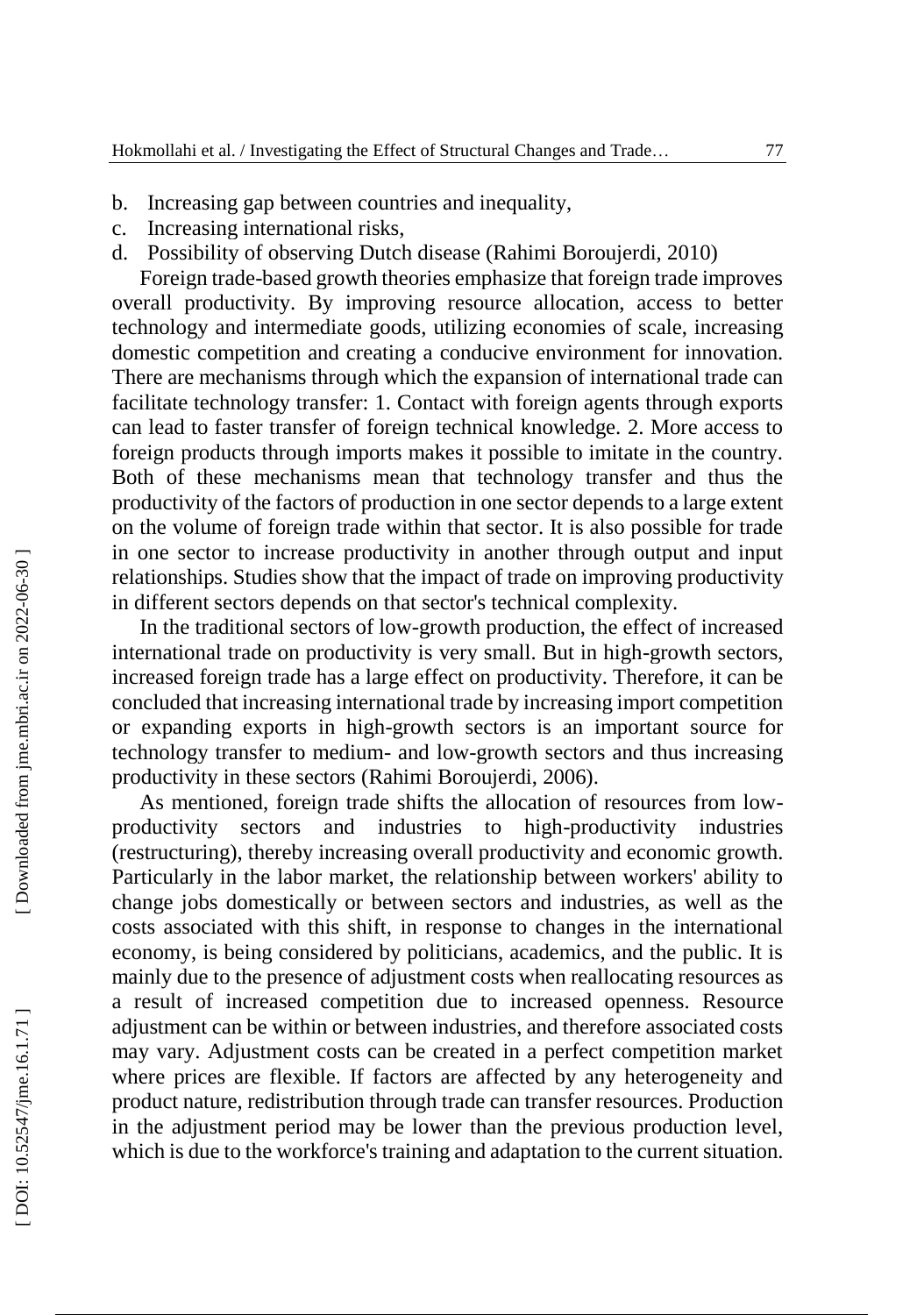Adjustments can also occur where the market is not perfect competition, such as in a situation where the minimum wage is set. In this example, trade costs can outweigh trade benefits, and trade liberalization can be a Pareto inferior (Lindley et al., 2005).

In addition, adjustment evidence, commonly found in developing countries, shows that restructuring in a closed economy is less than structural change when the economy opens to international trade. Trade openness means increased exposure to external risks and consequently greater demand for social insurance. Increased openness will lead to the closure of enterprises and the loss of jobs in some industries and sectors, while it may also create opportunities in some jobs. After trade liberalization, resources such as labor and land may become obsolete or need training or reorganization. It is difficult for developing countries to divert their resources to more productive activities that minimize these economies' dysfunction. Ideally, post -liberalization structural change will allow resources to be transferred to high -productivity activities, thus enabling sustainable growth and improved living standards. However, restructuring policies such as trade liberalization have different results due to the undesirable costs associated with restructuring policies, such as the costs of jobs lost through trade reform, as well as the comparative advantage developing countries in traditional sectors with low skills, technology, and growth potential. Thus, free trade can encourage expertise in these areas and limit productivity growth, widening the gap between rich and poor countries (Choudhri and Hakura, 2000).

The presence of higher quality institutions can contribute to the desired economic policy achievements, including trade liberalization. For some countries, effective institutions' presence means an increasing structural change in growth as resources become more freely and efficiently reallocated. On the other hand, for countries with weak institutions, industries may not respond well to trade liberalization policies.

Given the potential of complementary policies to influence trade policy outcomes, it is important to consider the effects of such complementary policies. Complementary policies, such as effective institutional and regulatory reforms, allow economies to be resilient and adapt appropriately to changing economic environments, such as those caused by exposure to external shocks from freer trade. Such policies can reduce the time it takes for the adjustment process to take place, as well as the adjustment costs associated with increasing trade liberalization. In this case, the maximum profit from the trade is expected. For example, if prices are inflexible, signal transmission to buyers and sellers will be limited, and this may prevent resources from shifting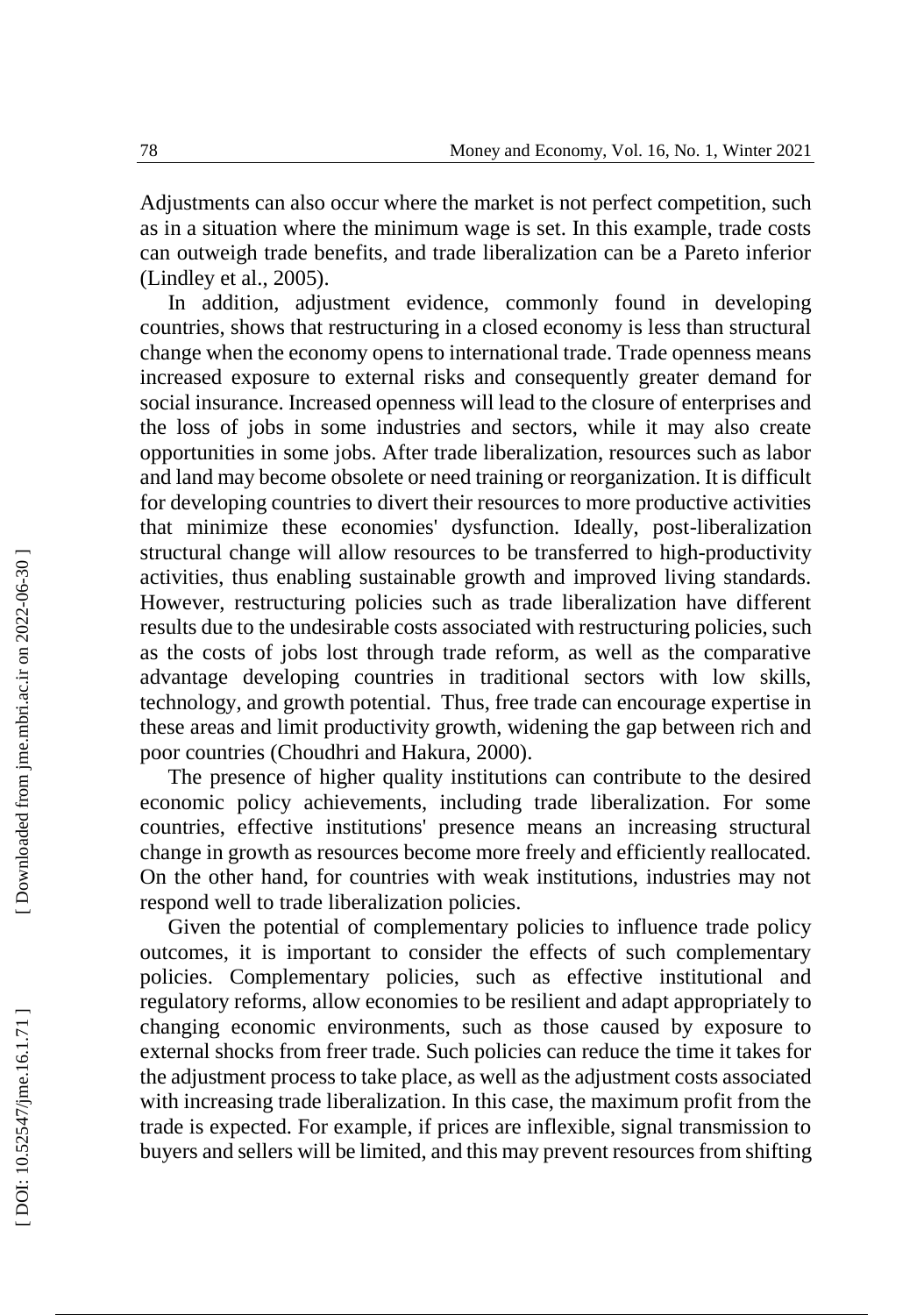to higher -productivity activities. Institutions reduce uncertainties caused by incomplete information about the behavior of other people in the interaction process. As a result, it reduces the cost of adjustment. Institutions facilitate the guidance of information about market conditions, commodities, and participants, thereby facilitating collaboration between market players (John, 2016).

# **3 Literature Review**

Historically, Kuznets's empirical research in the 1950s and 1960s on the role of structural changes in economic growth is of great importance. For the countries that began modern economic growth from the late 18th century to the late 19th century, Kuznets revealed a historical correlation between high per capita growth rates and productivity and the magnitude of the production structure's transformation. In his studies, Kuznets points out that the combination of the important components of demand, production, employment, the external sector of the economy, and demographic variables determines the economy's shape and structure. Kuznets introduces the share of economic sectors as one of the important variables of economic structure. According to him, increasing the share of industries in GDP and, accordingly, reducing the share of the agricultural sector in terms of GDP is one of the documented realities in the growth process (Chenery et al., 1988).

Syrquin (1986) examined the relationship between GDP growth and the economy structure, including the structure of production and trade, for 19 Latin American countries from 1960 to 1982. According to some results, there is a significant positive relationship between export growth rate variables, export share and investment share of GDP with economic growth. He considers the increase in the share of industrial exports in total exports as one of the signs of the economy's industrialization. Today, the close relationship between economic growth and exports of each country is confirmed.

In 1988, Chenery published a book entitled "Patterns of Development" in which 101 non -socialist countries were studied from the perspective of structural change. In 1988, Chenery et al. repeated the study with 108 countries and obtained the same results. They concluded that as per capita income increases, the share of the primary sector (agriculture and mining) decreases, both in terms of value -added and the share of total labor, with the increases in the share of industry and services. Unlike that of Lewis and developmental stage patterns, development patterns, while they see growing savings and investment as necessary for development, do not see it as sufficient for economic growth. In development models, in addition to the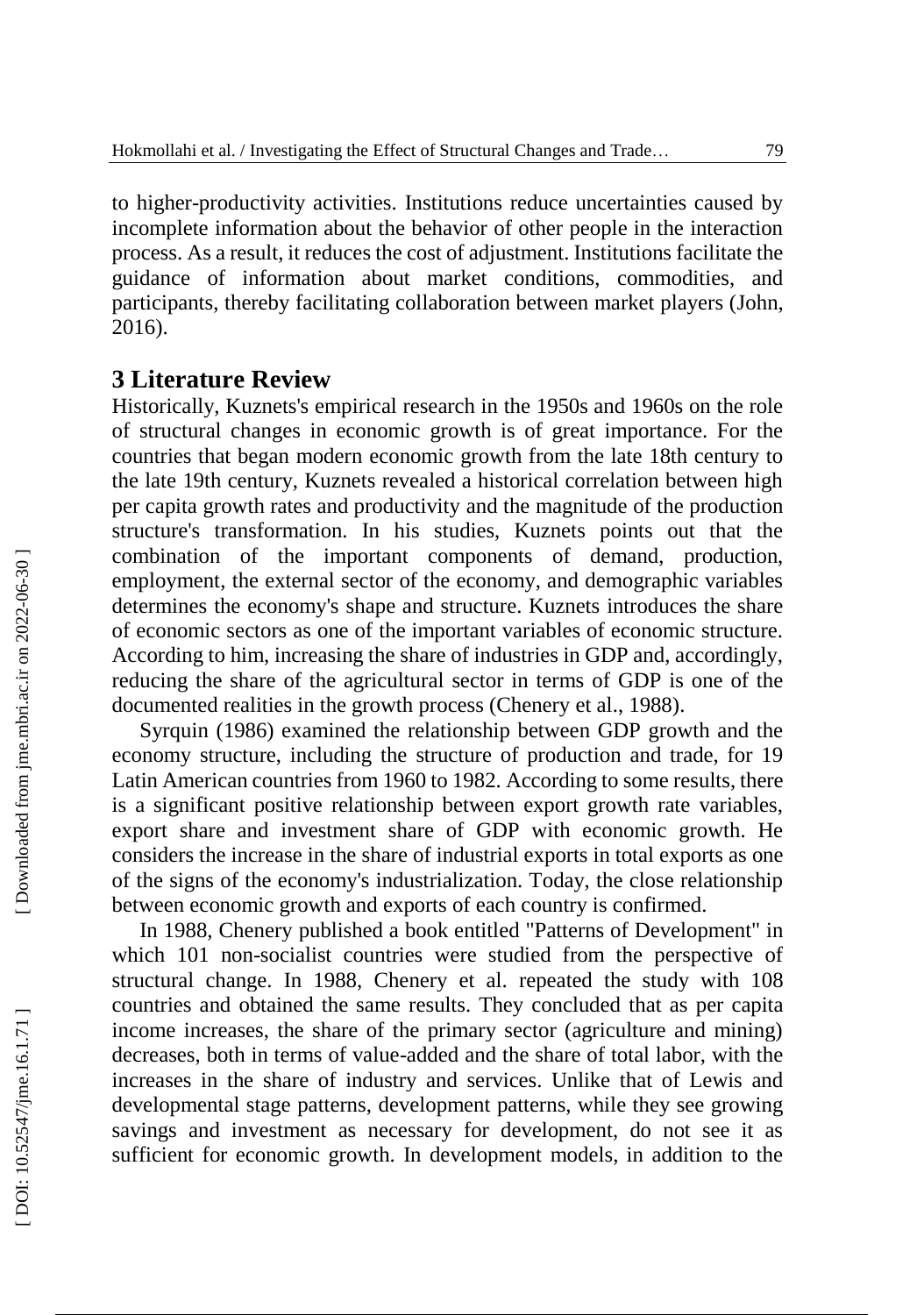accumulation of physical and human capital, a set of related changes in the socio -economic structure is necessary to make the transition from the traditional to the modern system. Structural changes in all economic functions include changes in production and changes in the composition of consumer demand, foreign trade and the use of primary resources, changes in socioeconomic factors such as urbanization, and the growth and distribution of a country's population.

McMillan and Rodrik (2011) conducted a study on the productivity of total and partial labor in 38 countries up to 2005, of which 29 were developing countries and 9 were high -income countries. Their paper's results show that since 1990, structural changes have led to declining growth in Africa and Latin America. The difference in productivity performance in these countries compared to Asia is due to structural change patterns. In Asia, labor has shifted from low -productivity to high -productivity sectors, but the opposite has happened in Africa and Latin America. Both authors conducted the same study again in Africa in 2014, taking into account some changes.

John (2016), in his dissertation, examines the impact of trade on the components of productivity growth, i.e., within sectors and components of structural change during the years 1965 -2006 in developed and developing countries. John uses a geographic -based endogenous variable for trade. The results show that increasing trade increases labor productivity. Countries that are free to trade are also able to import a variety of foreign goods that are not invented locally, and this causes the level of production to increase permanently as productivity increases in sectors such as production, but the innovation rate of new products does not change. Another result of this study was the positive effect of trade on each sector's productivity, which affects the growth of productivity.

Erumban et al. (2019), in an article entitled "Structural change and economic growth in India," examined the effect of structural change on productivity growth in the years 1980 -2011. Their research indicates the positive effect of structural change on labor productivity growth because workers have been transferred to higher productivity sectors.

Komijani and Ghavidel (2006), in an article entitled "The role of trade liberalization on the labor market and employment and estimating the labor demand function in Iran," investigated the impact of trade liberalization on the structure of the Iranian labor market. Given the theoretical foundations of the labor market and the literature, they estimated the demand functions for skilled and unskilled labor, in the long -run and short -run, as well as with oil and without oil economy. In each of the estimation functions, the index of the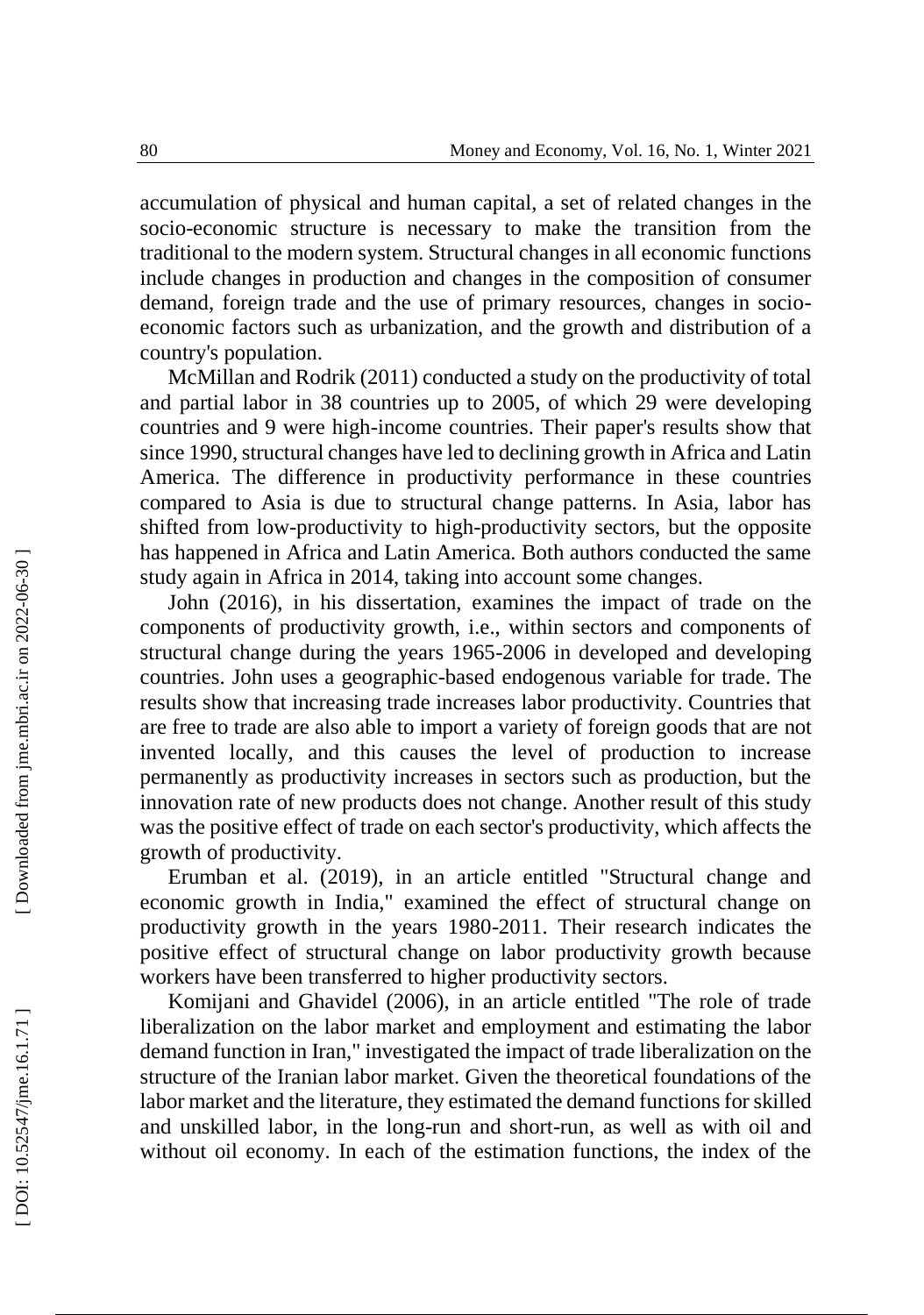degree of openness of the economy in the labor demand functions is included in the time -series literature method. These results showed that the Iranian labor demand function in the long -run has no effect on trade liberalization in the period under study (1971 -2004). However, in the short run, the labor demand function, in most cases, has a positive effect on the degree of openness of the economy, and in the short run, the effect of liberalization is such that its role in the employment of skilled labor is greater than that of unskilled labor. The results also showed that in both skilled and unskilled labor, the effect of the degree of openness of the economy on the economy with oil in the short run is greater than the economy without oil.

Ahangari and Khorramzadeh (2012), in their study, examined the effects of structural changes in production, exports, and productivity on economic growth in the Iranian oil -dependent economy to determine whether the industrialization of Iran's economy strengthened the country's economic growth or not? Industrialization was through increasing the share of industry and mining in the gross domestic product (GDP) and total exports, as well as the increase in the productivity ratio of this sector to the agricultural sector. This research has been done using time series statistics from 1988 to 2008 and ARDL econometric method. Estimating two models of GDP and oil -free GDP shows that increasing the share of industry and mining in GDP has not had a significant effect on Iran's economic growth in the long run but has a negative effect on GDP and oil -free GDP in the short run. However, with a one -year break, it causes GDP growth. The variable coefficients of the sector's share in total exports show a negative relationship with GDP in the long run with a confidence level of 90 and 95% in the short run with GDP. Finally, increasing the productivity ratio of industry and mining to agriculture in the long and short term causes GDP growth but has no significant effect on oil -free GDP. According to the results, it can be concluded that among the three structural variables in the paper, increasing the productivity ratio of industry and mining to agriculture in the short and long term has a positive effect on economic growth. However, structural changes in Iran's oil -based economy through the channel of increasing the share of industry and mining in GDP and total exports, contrary to industrialized countries' experience, have hurt economic growth.

Moshiri and Eltejaei (2015) have studied the long -term structural change trend in the Iranian economy, which is based on the Hodrick -Prescott filter. To do this, the status of structural variables in the periods before the first oil leap (years before 1973), the oil period (1973 to 1980), the period of revolution and war (1978 to 1988), the period of reconstruction (1989 to 1998)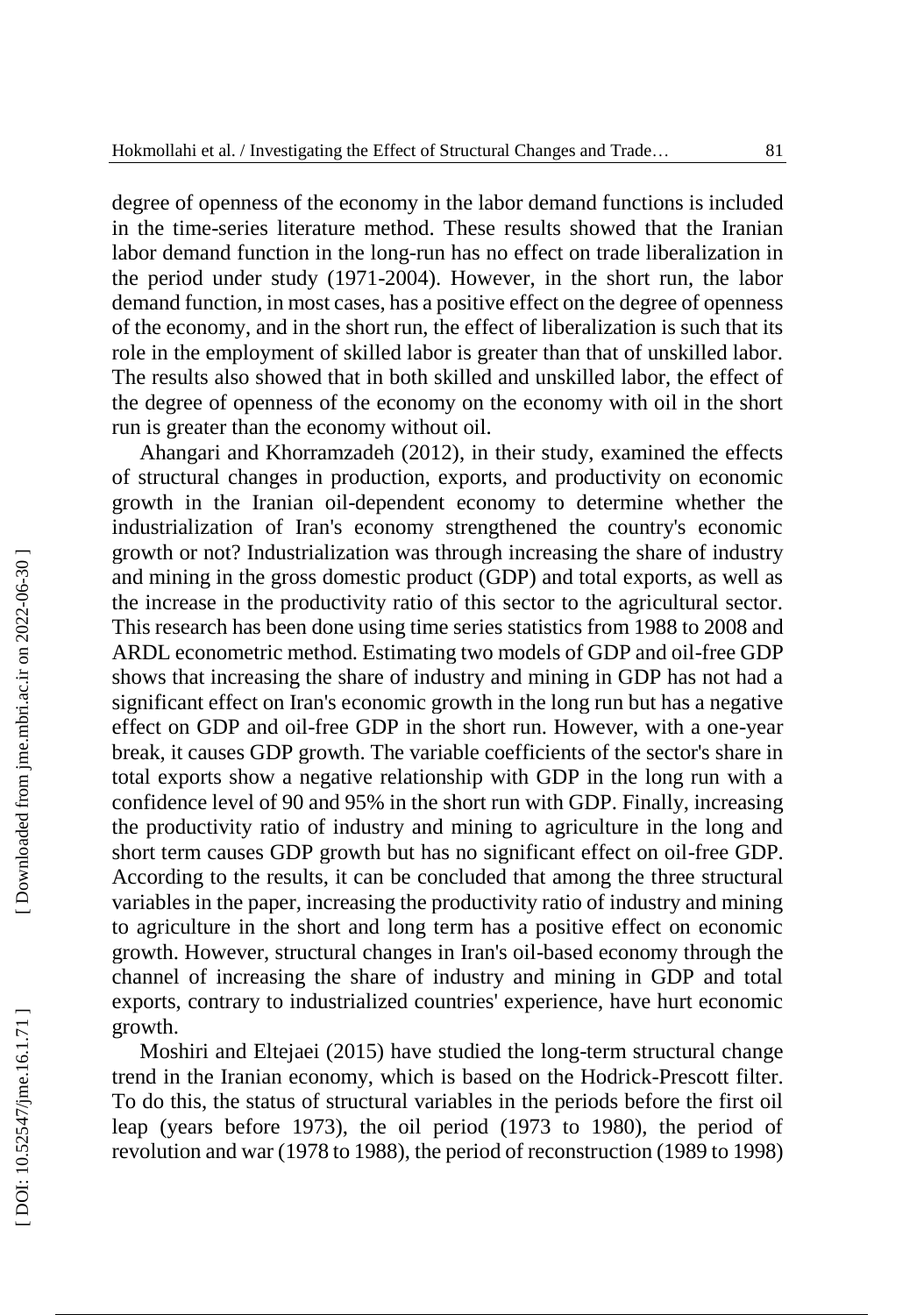and the implementation period of the third development plan (1999 to 2004) has been analyzed. The results show that in the period before the leap in oil prices, all the structural variables discussed in the Iranian economy had trends similar to the newly industrialized countries, but in the oil, revolution, and war periods, due to various economic and political shocks, they underwent inappropriate changes. During the reconstruction and Third Plan periods, although some indicators improved relatively, compared to their level and trend in the first half of the 70s, as well as compared to the level and trend of the corresponding variables in the newly industrialized economies, they are still in such a bad situation.

Fetros and Rasouli (2016) studied the effect of structural changes and income distribution in Iran during the period 1981 -2014. The multidimensional structural change index is extracted from the original structural variables using multivariate principal components analysis techniques. The model of the research is based on a Cobb -Douglas function. The model estimation method is based on convergent topics and Autoregressive Distributed Lag (ARDL). The results show that changes in economic structure have a positive and significant effect on income distribution.

According to studies, the most important study on the effects of globalization and structural change on Total Factor Productivity is the study of McMillan and Rodrik (2011) . They have used the share of employment in each sector to examine structural change and have neglected other dimensions of structural change. In this research, an attempt is made to introduce a multidimensional index that includes all aspects of structural change, and then the effect of this index and trade liberalization on productivity is investigated.

# **4 Model Specification**

This study's main hypothesis is a positive and significant effect of structural changes and trade liberalization on total factor productivity. Accordingly, the model framework is designed based on the literature in the three agriculture, industry, and service sectors.

The current paper model is based on the Ramsey model derived from Romer (2017).

On the demand side, the objective function is to maximize social welfare, which is optimized according to the household budget.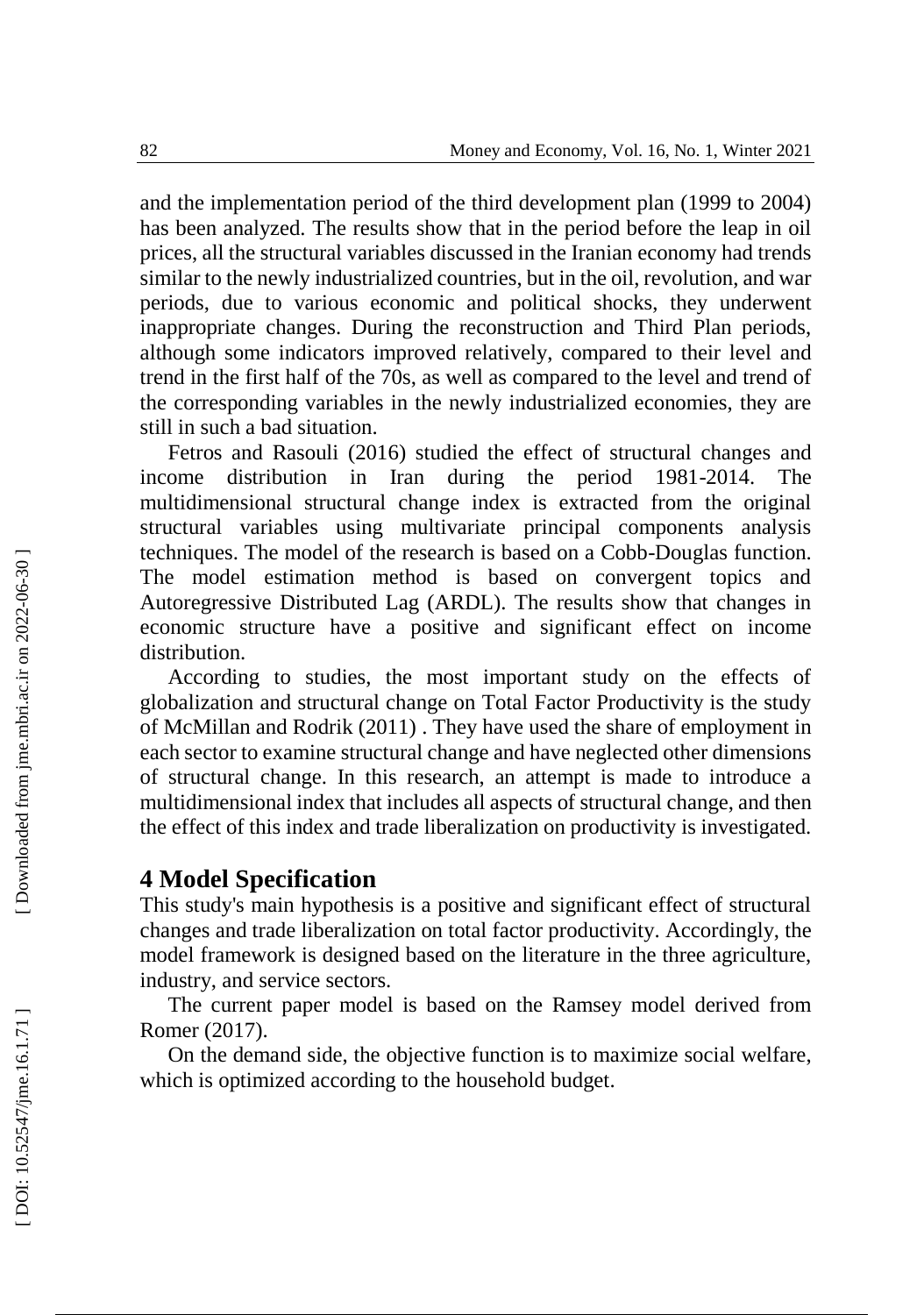$$
u = \int_{m=1}^{3} e^{-\rho t} v(c_1, c_2, c_3) dt \qquad \rho > 0 \qquad c \ge 0
$$
 (1)

 $c$  is the level of consumption, and the utility function  $\nu$  is concave, which provides Inada conditions.

On the supply side, the production function is considered with a constant return to scale, and the objective is to maximize production relative to the firm budget.

 $Y_t = A$ . F ( $K_t$ , L<sub>t</sub>)

The assumptions of this model are as follows:

L\* is the exogenous workforce growing at a rate of V.

K\* is an endogenous capital stock.

A\* is the total productivity of the factors.

n\* is the share of employment in each sector, so:

 $n_1+n_2+n_3=1$ 

k\* is the ratio of capital to labor, so:

$$
n_1 k_1 + n_2 k_2 + n_3 k_3 = K \tag{2}
$$

\* Suppose there is no unemployment, and the movement of factors of production is free.

According to the study by K ongsamut et al. (2001) and Ngai and Pissarides (2007), we assume that the product of section i is only consumer goods, and section m produces capital and consumer goods. so:

$$
c_i = F^i(n_i k_i, n_i)
$$
  
\n
$$
\dot{k} = F^m(n_m k_m, n_m) - c_m - (\delta + v)k
$$
\n(3)

$$
k = F^m(n_m k_m n_m) - c_m - (\delta + v)k \tag{4}
$$

 $\delta$  > 0 and is equal to the depreciation rate. The production function  $F^i$ .) has a constant return to scale and  $F<sup>m</sup>$  (.) has a decreasing and positive return to inputs and provides these conditions. Factors  $n_i$  and  $k_i$  are allocated among 3 sections through static productivity conditions:

$$
\frac{v_i}{v_m} = \frac{F_k^m}{F_k^i} = \frac{F_N^m}{F_N^i} \qquad \forall i
$$
\n<sup>(5)</sup>

 $F_N^i$  and  $F_k^i$  are the final output of labor and capital in sector i, respectively, according to which the rate of return on capital and labor is equal in all sectors.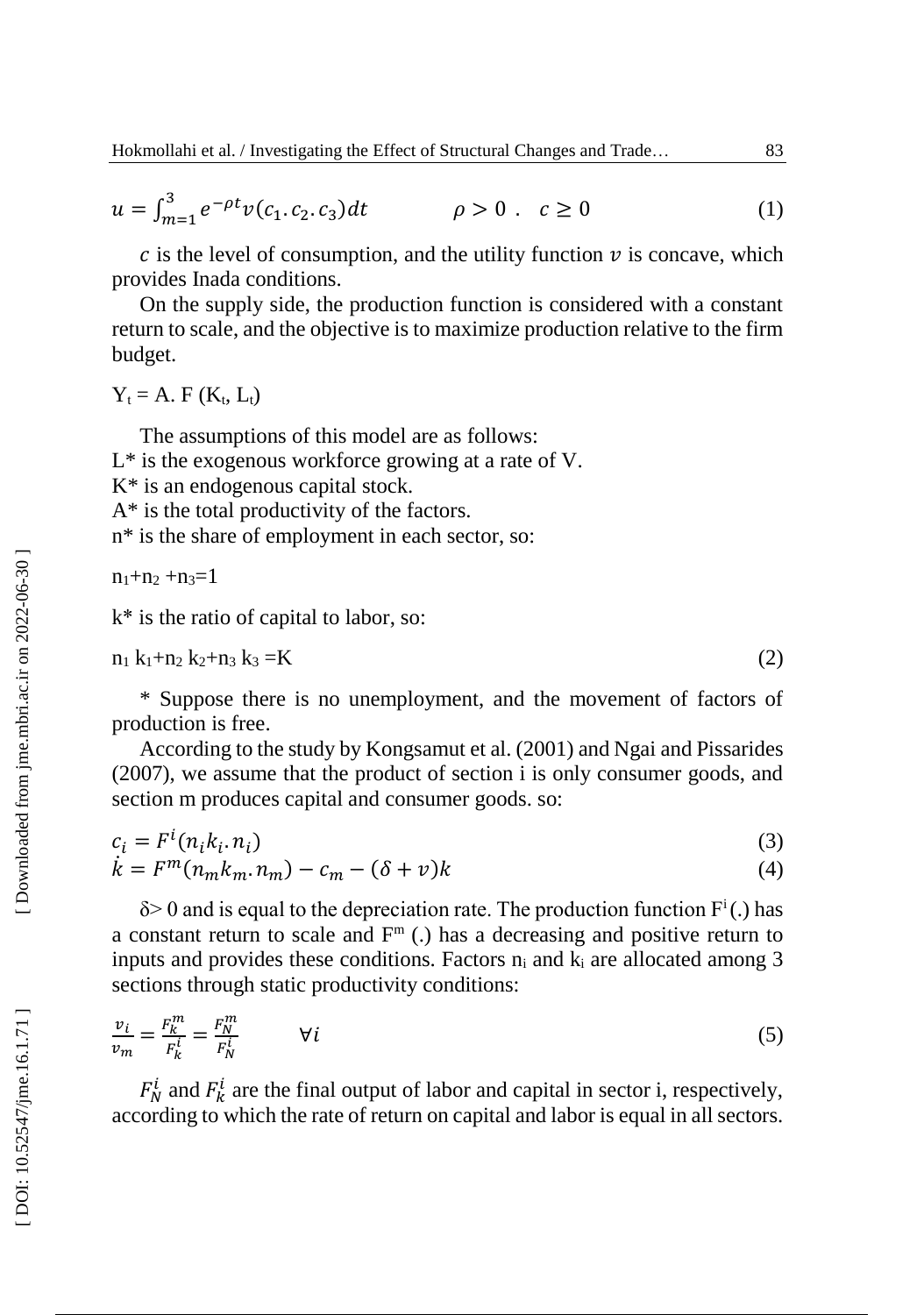The allocation of production to consumption and capital through dynamic productivity conditions is as follows:

$$
-\frac{\dot{v}_m}{v_m} = F_k^m - (\delta + \rho + v) \tag{6}
$$

That the relevant condition is equal to:

$$
\lim_{t \to \infty} k \exp \left( - \int_0^t (F_k^m - \delta - v) \, dt \right) = 0 \tag{7}
$$

Given that the TFP growth rate varies across sectors, it is assumed that the production functions are the same in all sectors but have different TFP growth rates and TFP is the technology parameter for production in industry and is not TFP average for all segments. Accordingly:

$$
F^{i} = A_{i} F(n_{i} k_{i} . n_{i}); \qquad \frac{A_{i}}{A_{i}} = \gamma_{i} ; \qquad \forall i
$$
\n(8)

By dividing the sides of the production function by A.n:

$$
f(k) \equiv F(k.1) \tag{9}
$$

By removing the index i, equation (8) is equal to:

$$
F_k = Af_k
$$
  
\n
$$
F_N = A[f(k) - kf(k)]
$$
\n(10)

Thus:

$$
\frac{F_N}{F_k} = \frac{f(k)}{f(k) - k} \tag{12}
$$

Also, A or TFP (Total Factor Productivity) is defined according to the literature presented in this study as follows:

 $A = F$  (structural change, trade liberalization, institutions)

Structural change in the model is considered as a state in which the share of labor in at least one part changes over time, i.e.,  $0 \neq \dot{n}_i$ .

The share of employment in sectors depends on the demand for labor in that sector:

$$
\frac{n_i}{n_j} = \frac{x_i}{x_j} \tag{13}
$$

The relative employment growth rate also depends on the difference between the TFP growth rates of the sectors:

Downloaded from jme.mbri.ac.ir on 2022-06-30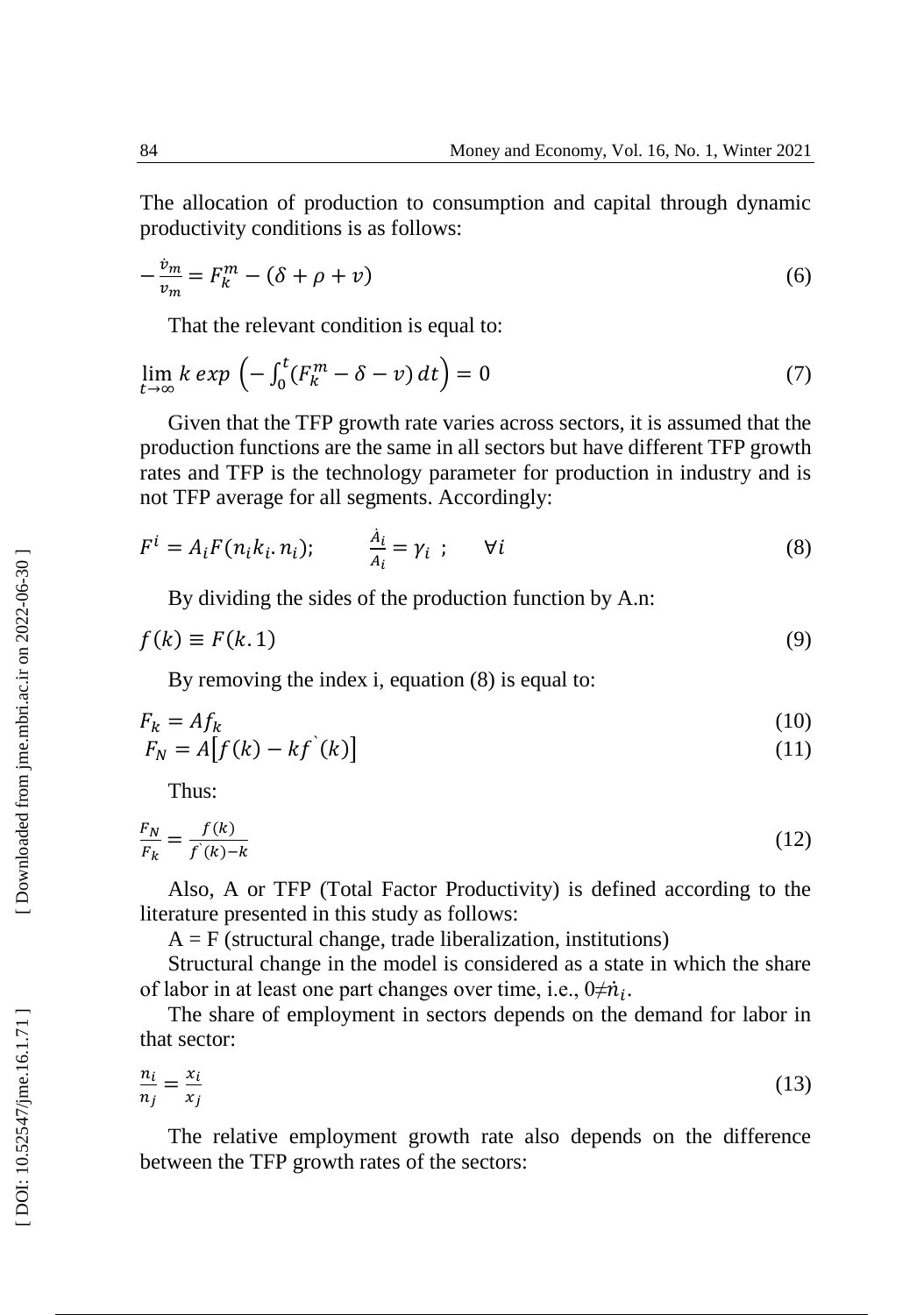$$
\frac{n_i}{n_i} - \frac{n_j}{n_j} = (\gamma_j - \gamma_i) \tag{14}
$$

## **5 Model Estimation**

To obtain the multidimensional index of structural changes from the 11 variables mentioned, the principal component method and EViews software were used. In principal component analysis, we suffice with the first component because the first component usually contains the most variance. The extracted results are given in Table ( 2):

Table 2 *Principal Components Analysis*

| <b>Variables</b>                | <b>Eigenvalues</b> |
|---------------------------------|--------------------|
| Agricultural value-added to GDP | 0.35               |
| Industrial value-added to GDP   | 0.35               |
| Services value-added to GDP     | 0.35               |
| Agricultural employment         | 0.35               |
| Industrial employment           | 0.35               |
| Services employment             | 0.35               |
| Export to gdp                   | 0.35               |
| Import to gdp                   | 0.35               |
| Urbanization                    | 0.35               |
| Birth                           | 0.35               |
| Morality                        | 0.35               |

*Source*: Research Findings

According to the literature, the ARDL model has been used to investigate the effect of trade liberalization and structural changes on total factor productivity. The model studied in the current paper is based on the study of McMillan and Rodrik (2011) . Also, to study the effect of institutions on total factor productivity, six indicators of good governance and economic freedom index have been used. Out of the 256 estimated dynamic patterns, the model with the optimal lag according to the Schwarz -Bayesian criterion is presented below.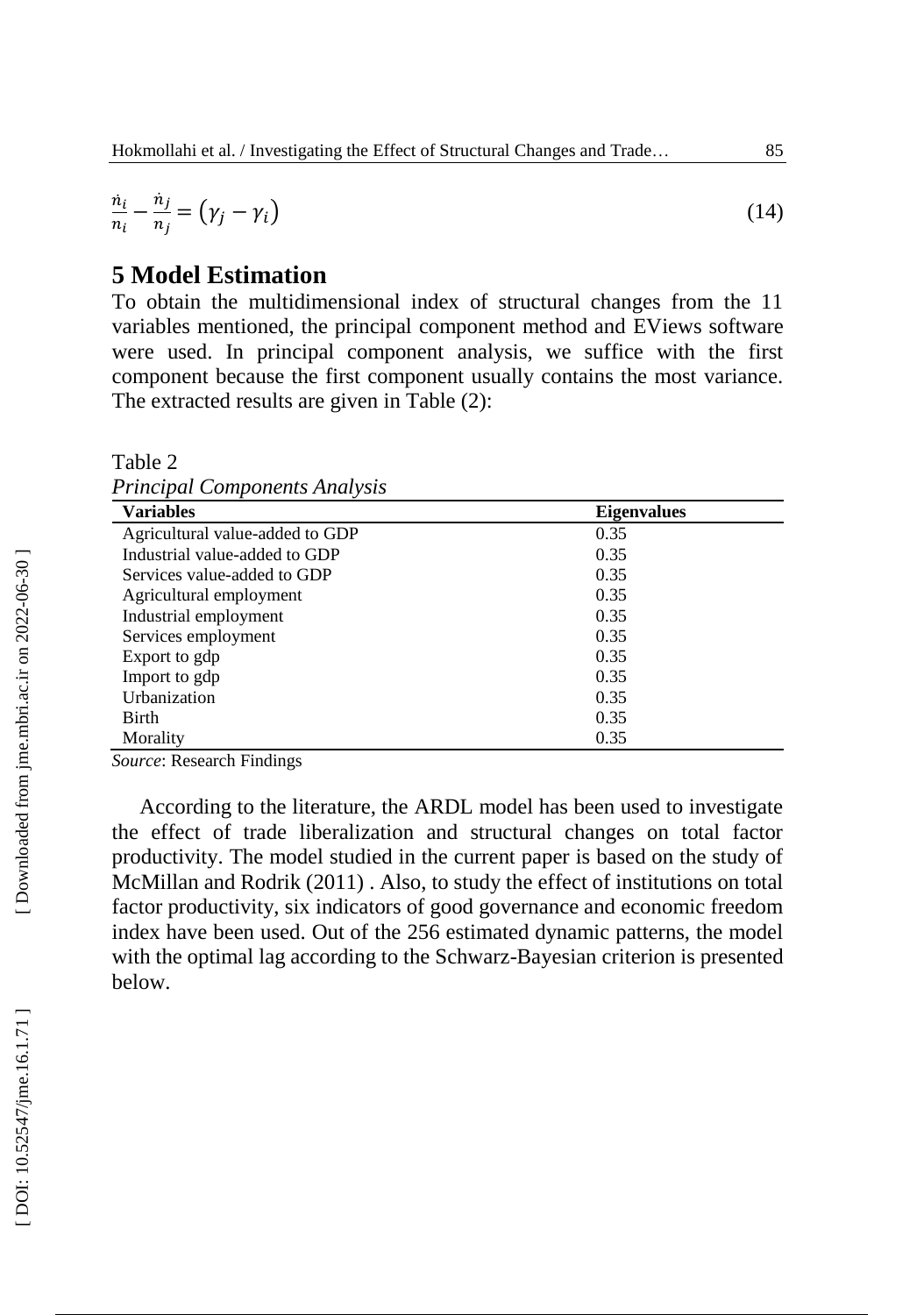#### ARDL(1,0,0,0,0,0,0,0,1)

Productivity=  $c + \beta_1$  productivity(-1) +  $\beta_2$  structure +  $\beta_3$  voice +  $\beta_4$  politic + $\beta_5$ freedom + β<sub>6</sub> D + β<sub>7</sub> copru+ β<sub>8</sub> copru^2 + β<sub>9</sub> tropen + β<sub>10</sub> tropen(-1)

| <b>Symbol</b>        | variable                   | coefficient | Std.   | t-statistic | prob          |
|----------------------|----------------------------|-------------|--------|-------------|---------------|
|                      |                            |             | Error  |             |               |
| productivity(-<br>1) | Total productivity         | 0.03        | 0.13   | 0.23        | 0.81          |
| Structure            | Structural change          | 0.005       | 0.001  | 2.81        | 0.01          |
| Voice                | Voice<br>and               | 0.05        | 0.04   | 1.14        | 0.26          |
|                      | Accountability             |             |        |             |               |
| Politic              | <b>Political Stability</b> | 0.14        | 0.03   | 4.56        | 0.0003        |
| Freedom              | economic                   | 0.005       | 0.001  | 3.68        | 0.001         |
|                      | freedom                    |             |        |             |               |
| D                    | Dummy variable             | $-0.14$     | 0.02   | $-5.14$     | 0.0001        |
| Copru                | of<br>Control              | 0.57        | 0.13   | 4.28        | 0.0005        |
| $Copru^2$            | Corruption                 | 0.75        | 0.11   | 6.43        | 0.00          |
| Tropen               | Trade                      | 0.32        | 0.13   | 2.47        | 0.02          |
| $tropen(-1)$         | liberalization             | 0.49        | 0.11   | 4.10        | 0.0007        |
| C                    | Constant                   | 0.75        | 0.16   | 4.61        | 0.0002        |
|                      |                            |             | $R^2=$ | Prob $F =$  | Schwarz       |
|                      |                            |             | 0/89   | 0.000002    | $criterion =$ |
|                      |                            |             |        |             | $-3.28$       |

| Table 3 |                 |
|---------|-----------------|
|         | ARDL Estimation |

*Source*: Research Findings

Based on the short -term dynamic pattern estimation results, F -statistic indicates that the whole regression is correct in the 99% confidence interval. The coefficient of determination  $\mathbb{R}^2$  also indicates the high explanatory power of the model. Trade liberalization is significant at a 95% confidence interval and positively affects total factor productivity. As mentioned in the previous section, trade liberalization increases all factors' productivity due to competition, increased efficiency, efficient allocation of resources, use of economies of scale, expansion of domestic markets, expansion of initiative and innovation, and spread of technology. This result is consistent with the research conducted by Fernandes (2007), John (2016), Mustafa et al. (2017), Rahimi Boroujerdi (2005), Dehghanpour (2011).

Structural change is significant at a 99% confidence interval and increases the productivity of all factors in the short run. In Iran, during the period 1991 - 2018, resources have been reallocated to sectors with higher productivity, which has stimulated the demand for more innovation and a more efficient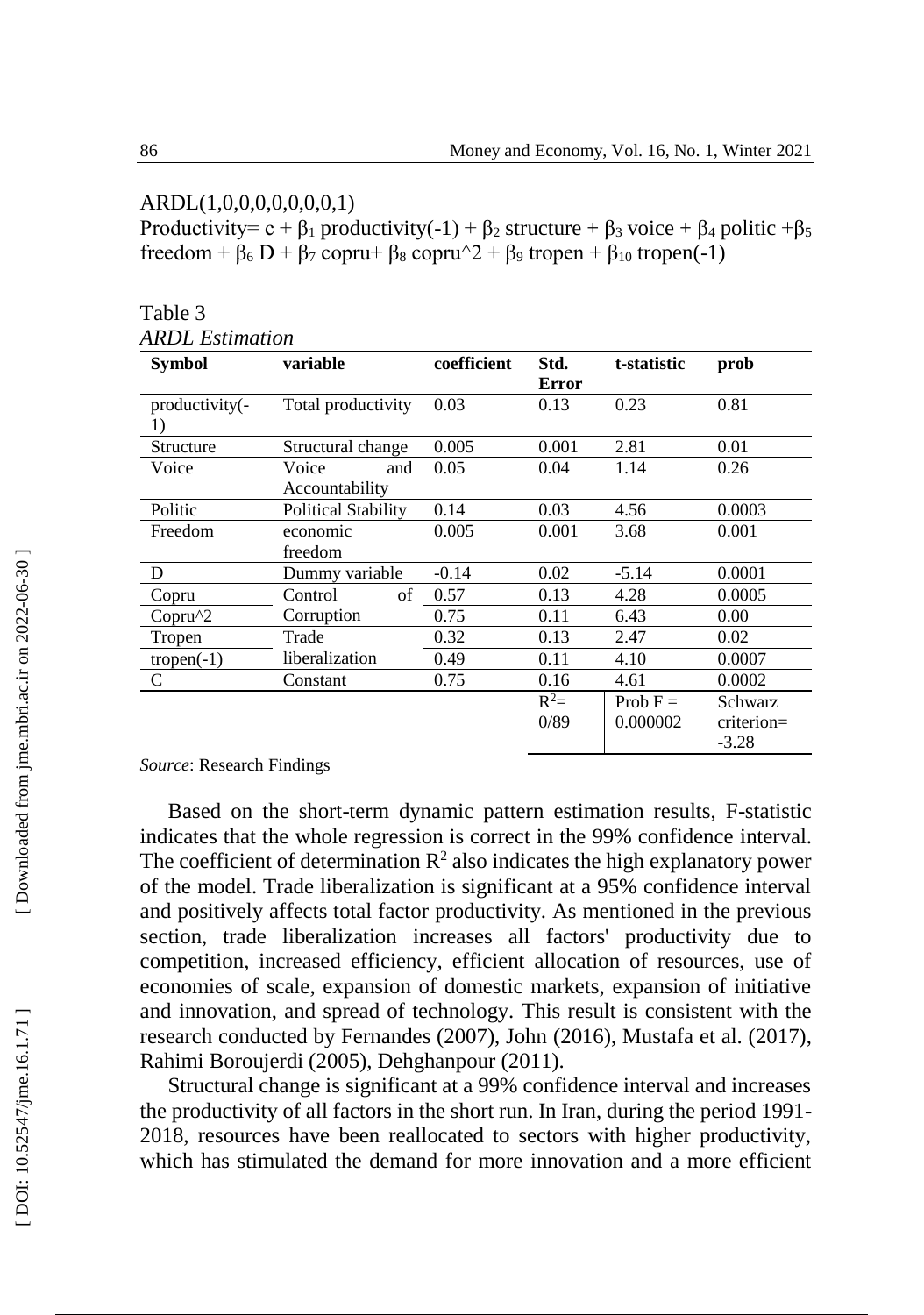production process. This result is consistent with that of S zirma i (2009), Warburton (2012), McMillan et al. (2014), Erumban et al. (2019).

Among the indicators of good governance that have been used to show the quality of institutions, political stability and corruption control have a positive and significant effect on total factor productivity, and also the economic freedom index causes the growth of total factor productivity in the short term. Economic freedom is one of the important principles in assessing countries' economic development, which means leaving the way open to individuals in various fields, ownership, work and effort, production, and consumption. In economically free societies, the government allows labor, capital, and goods to move freely without coercion or restriction. Therefore, resources move to higher productivity activities and increase overall productivity.

The classical hypotheses regarding the estimation of the short -term dynamic model have been examined. According to Tables 4, 5, and 6, the residual has a normal distribution with homoscedasticity of the variances in the above model, and they are not auto -correlated.

Table 4 *Normality test* Kurtosis 2.75 Probability 0.65

*Source*: Research Findings

In this test, the null hypothesis states that the error terms are abnormal, which is rejected according to the available statistics. As a result, the residuals have a normal distribution.

Table 5 *LM Test* Prob  $F(1,16)$  0/07 Prob chi-square $(1)$  0/02

*Source*: Research Findings

In this test, the null hypothesis is the presence of autocorrelation in disturbance *terms*, which is rejected according to the F statistic. There is no autocorrelation in disturbance *terms* .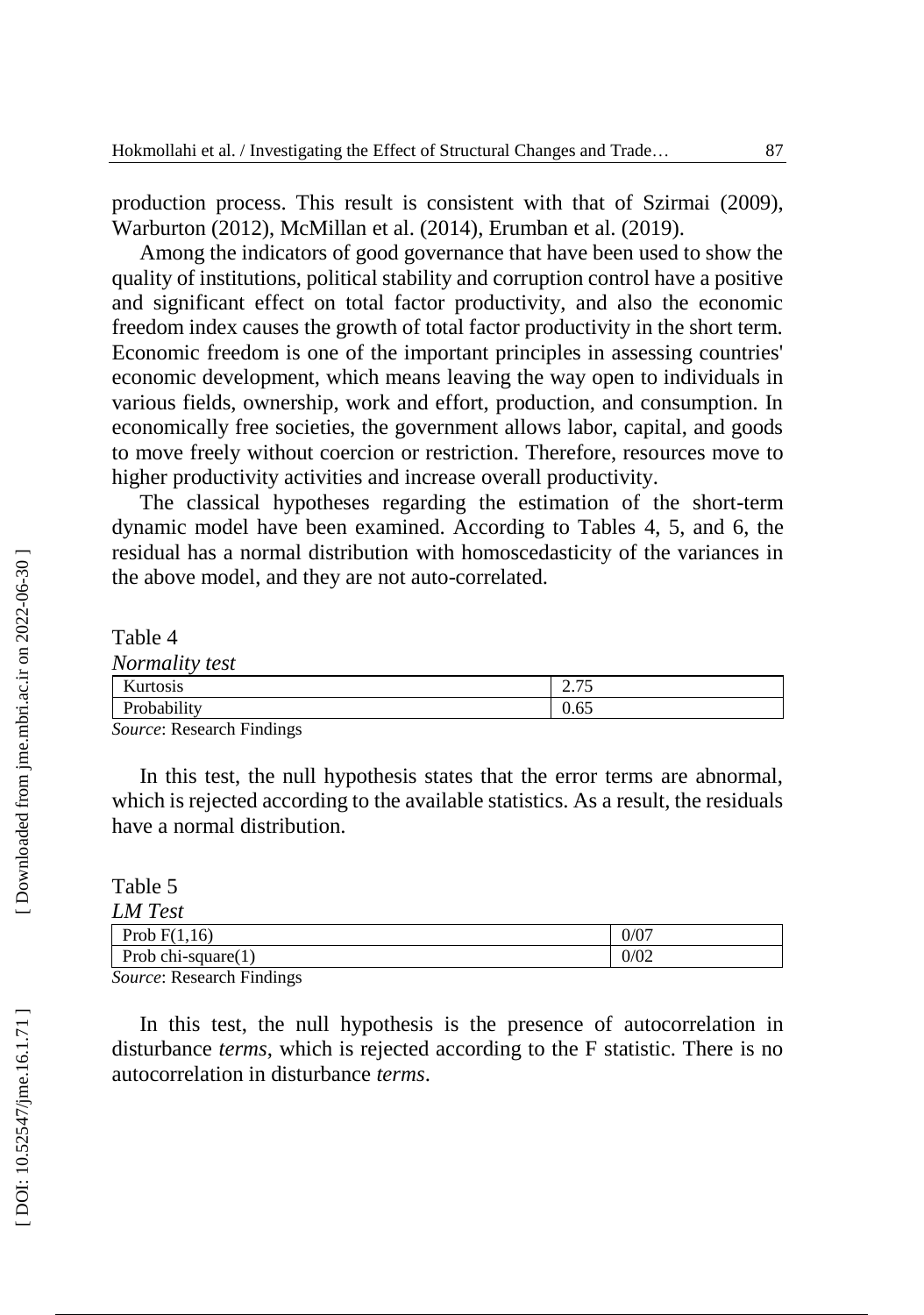| Table 6                                                                                                                                |      |
|----------------------------------------------------------------------------------------------------------------------------------------|------|
| <b>ARCH</b> Test                                                                                                                       |      |
| Prob $F(1,25)$                                                                                                                         | 0/68 |
| Prob $Chi-Square(1)$                                                                                                                   | 0/67 |
| $-1$ $-1$<br>the contract of the contract of the contract of the contract of the contract of the contract of the contract of<br>$\sim$ |      |

*Source*: Research Findings

In this test, the null hypothesis is the presence of homoscedasticity that is rejected, and there is homoscedasticity of the variances.

Estimated parameters may also change over time, and unstable parameters may lead to inaccurate diagnosis. Therefore, the structural stability test seems necessary. Diagnostic tests are used to determine model stability and structural stability.

The current paper has used CUSUM diagram for model stability. If the statistical graph intersects one of the sidelines at the 5% level, the model will not be stable. The following diagram shows the absence of structural break in this period.



*Figure 1*. Cusum test *Source*: Research Findings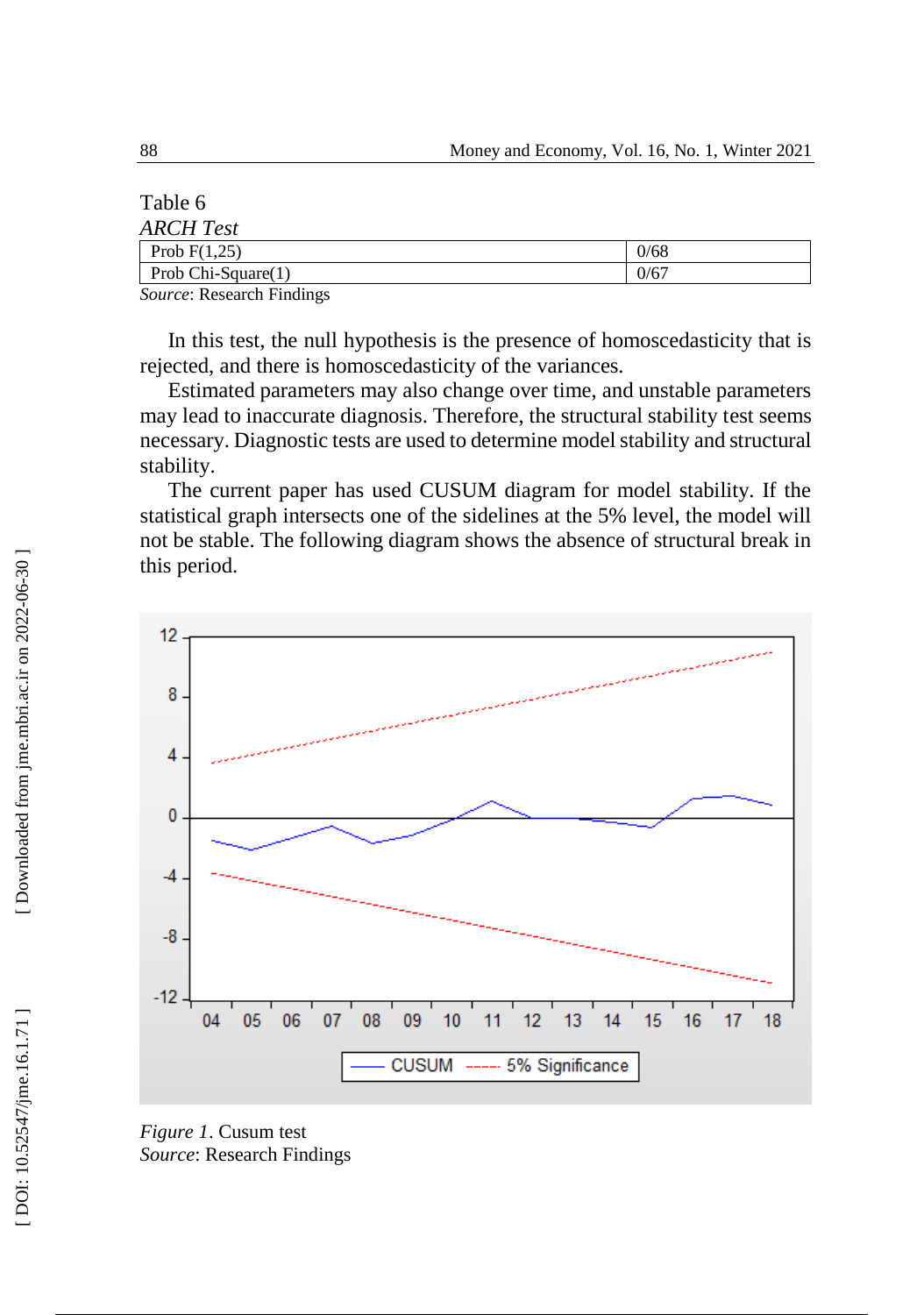To examine the presence of a long -run relationship, it is necessary to test the correlation between the model variables. The condition for the variables to be stocked is that the sum of the coefficients of the intermittent dependent variables that appear as the explanatory variable is less than one. Therefore, to ensure the above result, the following hypothesis should be tested:

 ${H_0 : \sum_{i=1}^{S} \alpha_i - 1 \ge 0 \ H_1 : \sum_{i=1}^{S} \alpha_i - 1 < 0}$ 

The used test statistic in term of Null Hypothesis is the absence of a long run equilibrium relationship between the model variables of type t, and its value is calculated from the following formula:

$$
\tau = \frac{\sum_{i=1}^{S} \alpha_i - 1}{\sum_{i=1}^{S} SE\alpha_i}
$$

Then the above computational statistics should be compared with the values of the *Banerjee* -*Dolado* -*Master* table.

In this study, because some variables are at the durability level and some are durable with one differentiation, we cannot use the *Banerjee* -*Dolado* - Master statistic to check for the presence or absence of a long-term relationship. We must use the Bounds test to check for a long -term relationship.

The Null Hypothesis in this test is the absence of a long -term relationship.

Table 7 *ARDL Bounds Test*

| <b>Test Statistic</b> | $v$ alue | A |  |
|-----------------------|----------|---|--|
| F-statistic           | .952036  |   |  |
|                       |          |   |  |

*Source*: Research Findings

| Table 8               |  |
|-----------------------|--|
| Critical Value Bounds |  |

| <b>Significance</b> | <b>I0 Bound</b> | I1 Bound |  |
|---------------------|-----------------|----------|--|
| 10%                 | 1.85            | 2.85     |  |
| 5%                  | 2.11            | 3.15     |  |
| 2.5%                | 2.33            | 3.42     |  |
| $1\%$               | 2.62            | 3 77     |  |

*Source*: Research Findings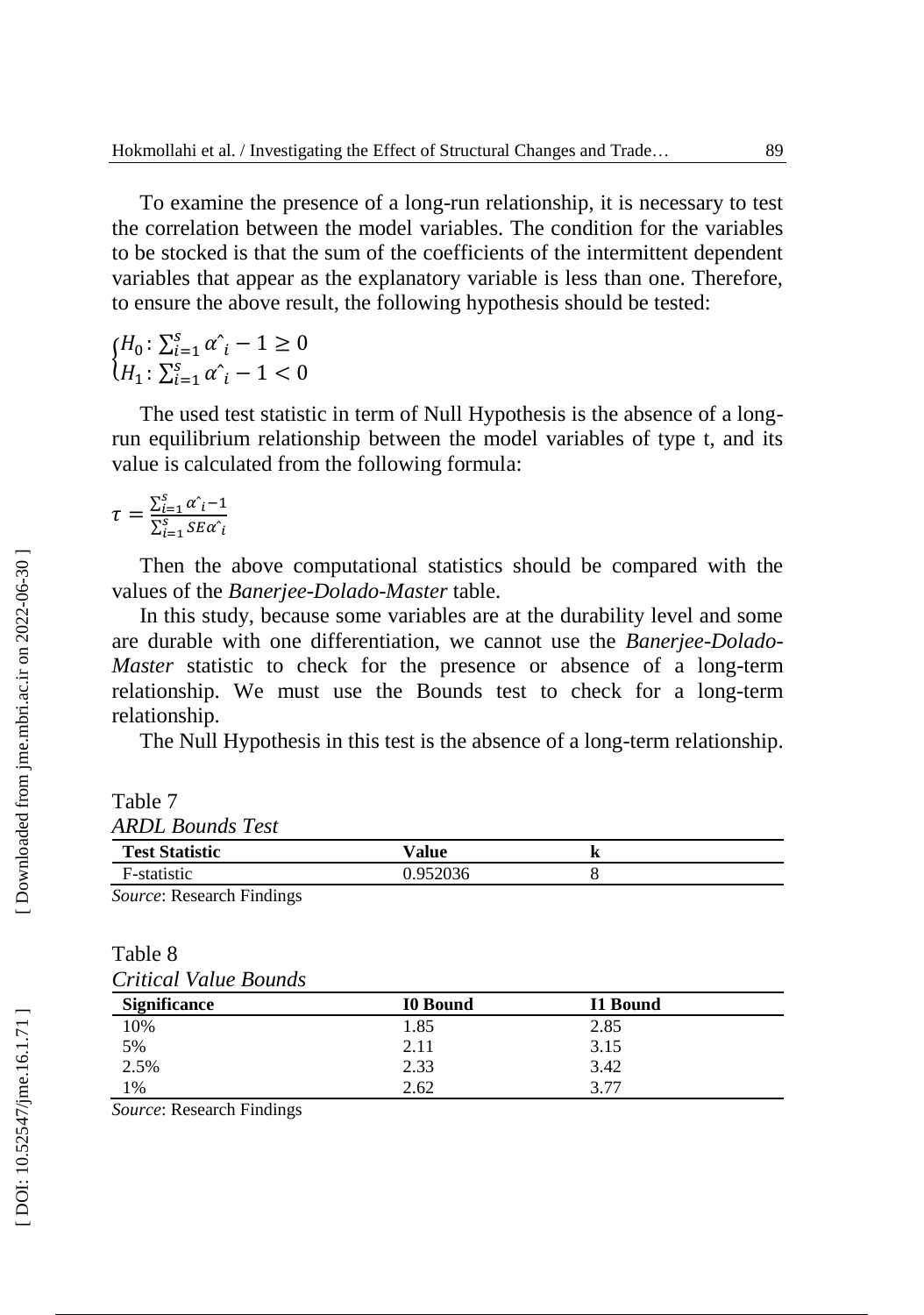The estimated F statistic value is lower than the critical value of the lower bound, and the hypothesis  $H_0$  is not rejected. There is no long-term relationship between the explanatory variables of the model and the productivity of all factors.

## **6 Conclusion**

Given the growing importance of globalization and the fact that structural change in developing countries is necessary to raise living standards and reduce poverty, the purpose of this study is to investigate the effect of trade liberalization and structural change on interest rates of total factors. Trade liberalization may be a method of internal restructuring that can affect the production process's inputs and output. With the advent of specialization, resources are shifting to the most productive direction, increasing production and revenue. With increasing openness and foreign competition, manufacturers are forced to look for more efficient production methods. Increased competition in imports has forced manufacturing industries in Latin America and elsewhere to become more efficient by rationalizing their operations. Typically, low -yield firms are out of the industry, and the remaining firms have adjusted the extra labor force and bridged the gap with the help of advanced technology, thus increasing overall returns in the economy (Pavcnik, 2002). In developing economies, workers may be driven to even less productive activities. In other words, the rationalization of manufacturing industries may come at the cost of stunting structural changes. In the period under study, trade liberalization and structural changes in Iran have increased all factors' productivity.

#### **References**

- Aiginger, K. (2001). Speed of Change and Growth of Manufacturing. Structural Change and Economic Growth, M, Pen eder et. *al., Structural Change and Economic Growth, WIFO, Vienna* .
- Ahangari, A. and Khoramzadeh, A. (2012). [Investigation the Effect of Structural](https://jqe.scu.ac.ir/article_10588_db30ba940574606c7130adef5e63397f.pdf?lang=en)  [Changes on GDP in Iran: with emphasis on product, Export and Labour](https://jqe.scu.ac.ir/article_10588_db30ba940574606c7130adef5e63397f.pdf?lang=en)  [Productivity](https://jqe.scu.ac.ir/article_10588_db30ba940574606c7130adef5e63397f.pdf?lang=en) , *Quarterly Journal of Quantitative Economics*, Volume 3, Number 1, 11 -71. (In Persian).
- Aizenman, J., Lee, M. & D. Park. (2012). The Relationship between Structural Change and Inequality: A Conceptual Overview With Special Reference to Developing Asia . ADB Institute.
- Lindley, J. K., Brullhart, M., & Elliott, R. (2005). Intra -industry Trade and Labour Market Adjustment: A Reassessment Using Data on Individual Workers (No. 2005005).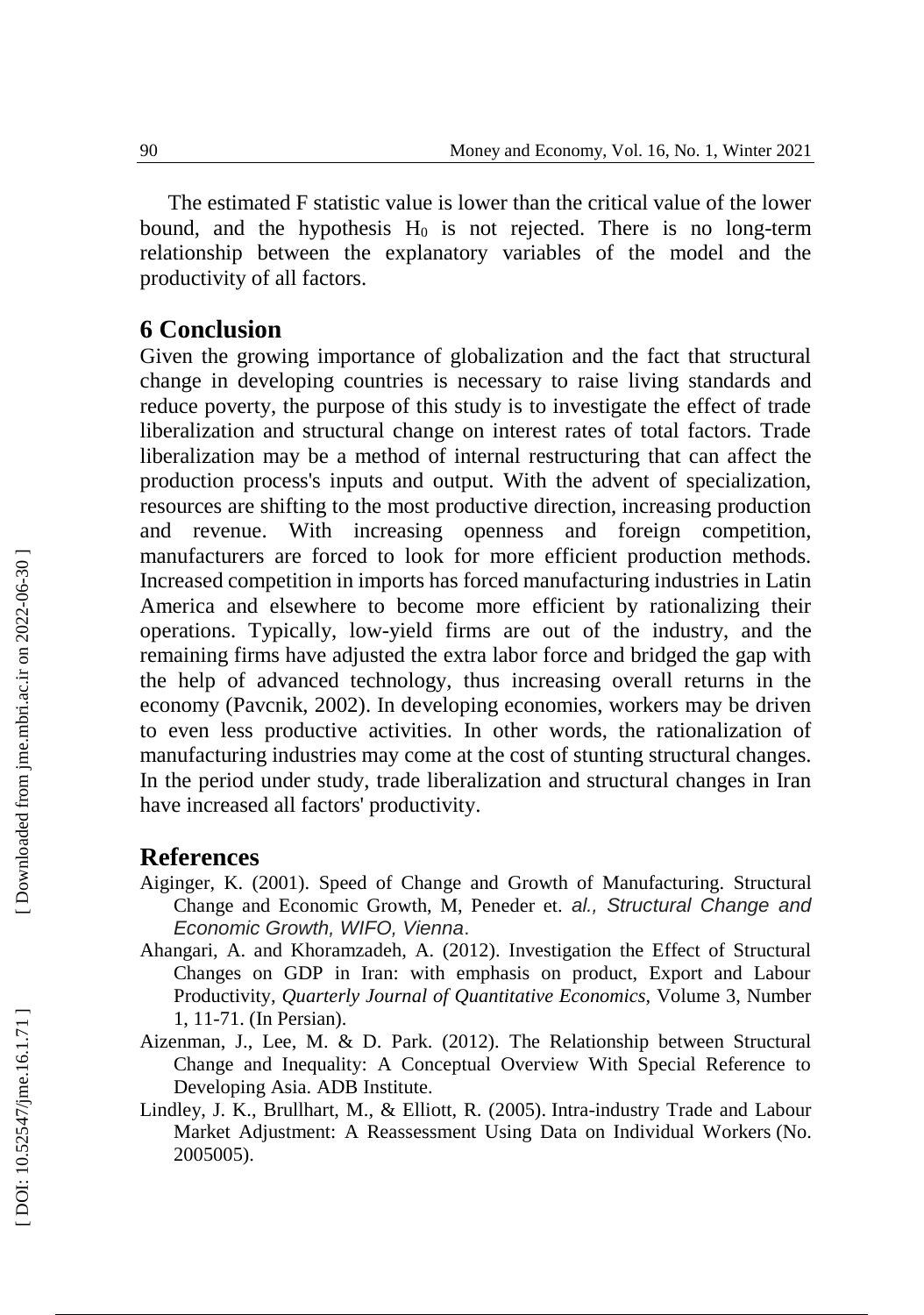- Chenery, H. B., Srinivasan, T. N., Schultz, T. P., Behrman, J. R., Strauss, J., Rodrik, D., & Rosenzweig, M. R. (Eds.). (1988). *Handbook of development economics* (Vol. 4). Elsevier.
- Chenery, H., Syrquin, M., & Xinhua, L. (1988). The Development Style: 1950 1970. *Li Xinhua et al. Beijing: Economic Science Press* (In Chinese).
- Choudhri, E. & D. S. Hakura (2000). International Trade and Productivity Growth: Exploring the Sectoral Effects for Developing Countries. *International Monetary Fund Staff Papers ,* 47(1), 30 -53.
- Clark, C. (1940 ). The Conditions of Economic Progress. London: *Macmillan* .
- Dehghanpour, F . (2011). The Effect of Trade Liberalization on the Total Factor Productivity (1993 -2007). *Master Thesis in Economics*, Shahid Ashrafi Isfahani Institute (In Persian).
- Erumban, A. A., Das, D. K., Aggarwal, S. & Das, P. C. (2019). Structural Change and Economic Growth in India. *Structural Change and Economic Dynamics*, 51, 186 - 202.
- Fernandes, A. M. (2007). Trade Policy, Trade Volumes and Plant -Level Productivity in Colombian Manufacturing Industries . *Journal of International Economics* 71(1): 52 -71.
- Fetros, M. H., & Rasouli, M. (2016) . The Effect of Structural Changes on Income Inequality in Iran. *Al -Zahra University Economic Policy Quarterly*, Fourth Year, No. 10, pp. 9 -42. (In Persian).
- Fischer, S. (2003). Globalization and its Challenges. *American Economic Review* , 93(2), 1 -30.
- Harris, J. R., & Todaro, M. P. (1970). Migration, Unemployment and Development: A Two -Sector Analysis. *The American Economic Review* , 60(1), 126 -142
- Herzer, D. (2005). Manufacturing Export, Mining Export and Growth: Cointegration and Causality Analysis for Chile. German Institute for Economic Research.
- John, A. A. (2016). Empirical Studies in Trade, Structural Change and Growth (Doctoral Dissertation, University of Nottingham).
- Kelbore, Z. G. (2014). Multidimensional Structural Transformation Index: A New Measure of Development. *MPRA Paper* No. 62920
- Komijani, A., & Ghavidel S. (2006) . The Role of Trade Liberalization in Labor and Employment Market and Estimation of Labor Demand Function in Iran .*Journal of Economic Research*, No. 20. (In Persian).
- Kongsamut, P., Rebelo, S. & Xie, D. (2001). Beyond Balanced Growth. *The Review of Economic Studies* , 68(4), 869 -882.
- Krueger, A. (2004). Expanding Trade and Unleashing Growth: The Prospects for Lasting Poverty Reduction. *International Monetary Fund Seminar on Trade and Regional Integration* .
- Kuznets, S. (1971). Modern Economic Growth: Findings and Reflections. *Nobel Prize in Economics documents (1971 -2).*
- Lewis, W. A. (1954). Economic Development with unlimited supplies of labor. *Manchester School of Economic and Social Studies* .